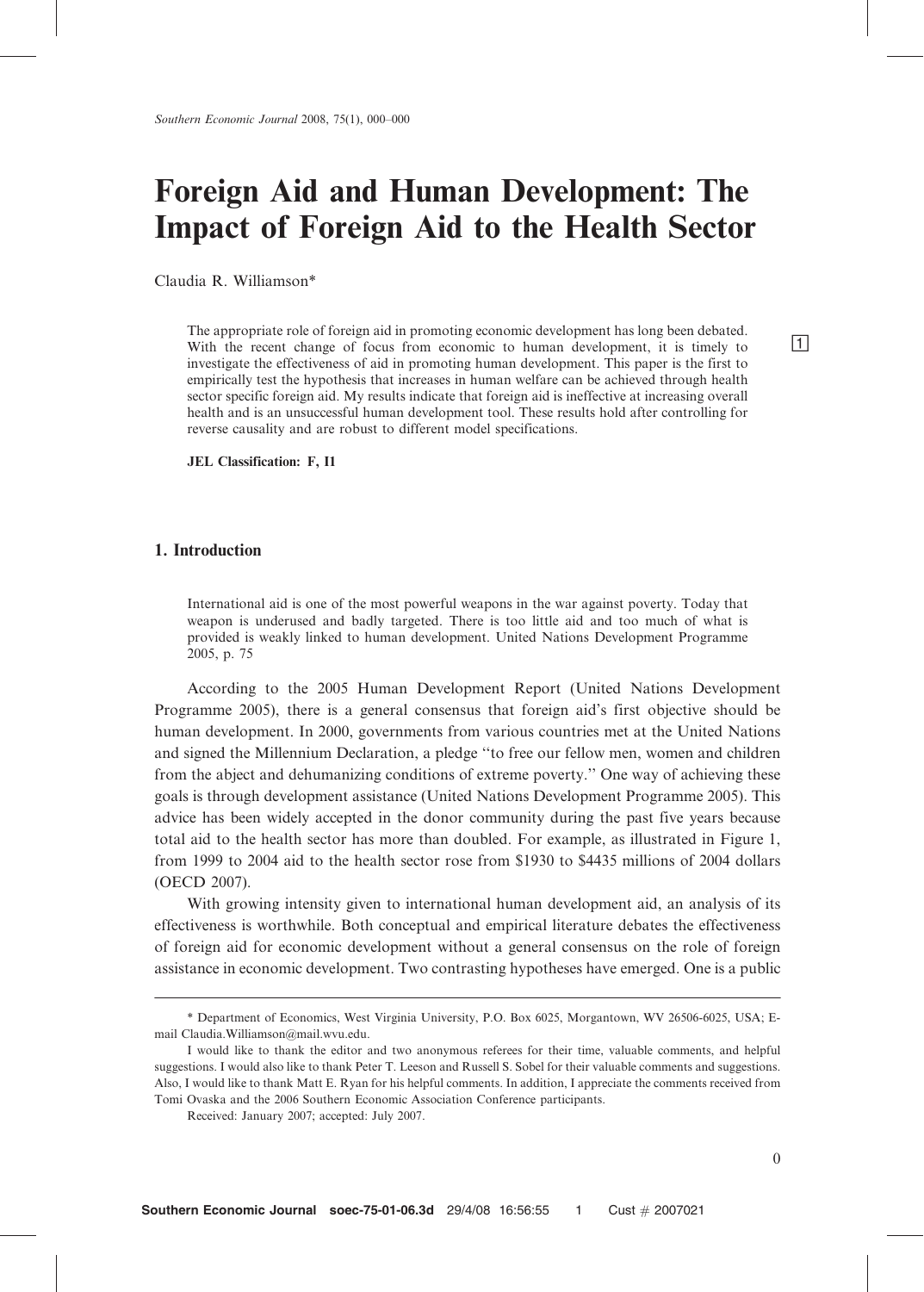

Figure 1. Foreign Aid to the Health Sector 1973–2004

interest argument where some authors state that aid can and should be used to assist in the development process (Sen 1999; Sachs 2005). The other is a public choice hypothesis that presents arguments indicating that foreign assistance is ineffective and has the potential to damage future growth opportunities (Bauer 2000; Easterly 2001).

These two competing hypotheses lead to different predictions on the use of foreign aid for human development. For a clear answer, one must turn to empirical analysis. Current empirical literature primarily supports the public choice perspective, indicating that foreign aid is ineffective in promoting economic development (Filmer and Pritchett 1999; Svensson 1999; Filmer, Hammer, and Pritchett 2000, 2002; Knack 2001; Brumm 2003; Brautigam and Knack 2004; Economides, Kalyvitis, and Philippopoulos 2004; Djankov, Montalvo, and Reynal-Querol 2005; Hartford and Klein 2005; and Heckelman and Knack 2005). In these studies, the authors focus on the impact of foreign aid on economic development and find no significant impact. However, in a recent study by Gomanee, Girma, and Morrissey (2005), the authors show that aid can improve human welfare through increases in certain public expenditures, supporting the public interest predictions. Their methodological approach neglects to control for endogeneity and this could lead to biased results. Thus, further analysis is required.

With the recent shift in the promotion of aid from economic to human development, it is timely to investigate the role of foreign aid for human development purposes. This paper provides the next step in the literature by establishing the link between foreign aid and human welfare. This is the first examination to utilize aid earmarked specifically to the health sector (health aid) to determine its effect on human development. Other studies have generally analyzed the impact overall foreign aid has had on human welfare, but none uses aid specifically to the health sector. To effectively perform this analysis, I build off the existing development literature and extend the same empirical methodology, including instrumental variable estimation to control for reverse causality. My results support the public choice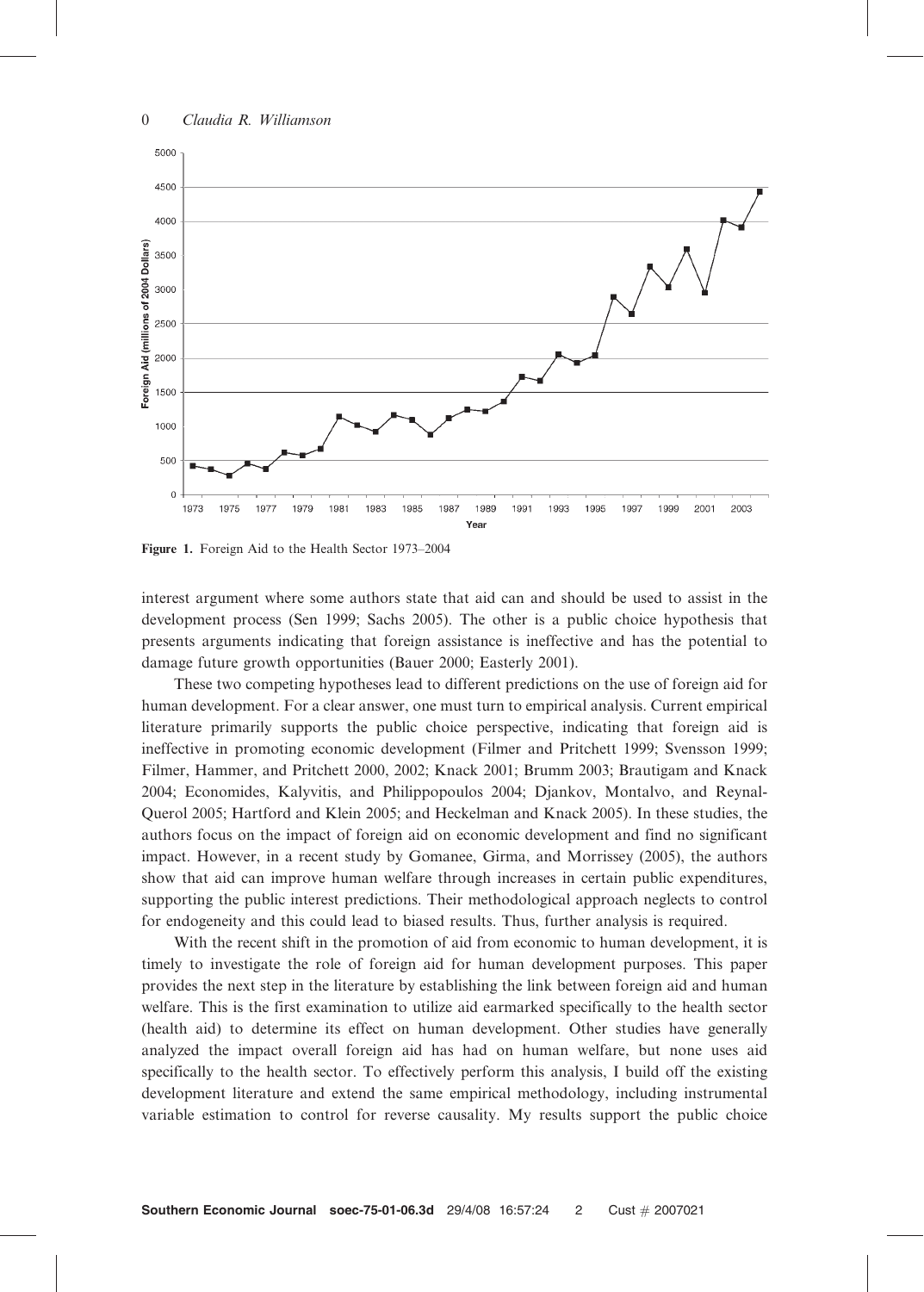perspective, indicating that international aid to the health sector is ineffective in improving human welfare. My findings are robust to different model specifications and a variety of health indicators. This suggests that foreign aid may not be an effective way of improving health in developing countries.

The next section outlines the empirical model and data used in the analysis. A fixed effects model is the benchmark specification. The core analysis builds off of this basic specification by implementing an instrumental variable to control for possible reverse causality issues. A detailed discussion of the validity of the instruments is provided. Section 3 presents the results of the fixed effects model and the instrumental variable model. Section 4 presents three different robustness checks that confirm my results. Also, results are presented that strengthen the legitimacy of my instruments. Section 5 concludes.

#### 2. Empirical Model and Data

The first model presented is a fixed effects regression that is used as the baseline specification. Next, instrumental variable estimation is implemented as the core analysis. Detailed description of the data is also provided in this section, including defining all variables, listing the data sources, and providing the descriptive statistics.

#### Benchmark Specification

The strategy employed is a fixed effects model that controls for country and year effects with robust standard errors<sup>1</sup>:

$$
Y_{i,t} = \mu + \beta A I D_{i,t} + Z'_{i,t} \delta + \varepsilon_{i,t},
$$

where  $Y =$  health indicators,  $AID =$  health aid, and  $Z =$  control vector. The main variable of interest is foreign aid to the health sector. Health aid over the past five years accounts for roughly 7% of all official development assistance granted. The data for this variable was taken from OECD's Credit Reporting System that gives detailed breakdowns of official development assistance and official aid in developing and transitioning countries by sector (in 2004 dollars). I collected foreign aid to the health sector for all countries that received this type of aid. Detailed flow analysis is only available from 1973 onward, so this has limited my data set for the period 1973 to 2004.

Five main health indicators are used to capture the overall quality of health in a country. These include infant mortality, life expectancy, death rate, and immunizations (DPT and measles). These variables were collected from the 2006 World Development Indicators. The death rate is a crude measure that estimates the number of deaths occurring during the period. It is estimated per 1000 of the population at midyear. If aid is effective on human development, it should have a negative relationship with the death rate: As more aid flows to the health sector, the death rate should fall. Life expectancy at the time of birth, reported in years, is another variable we would expect effective health aid to affect, raising the expectancy of one's life. Immunizations (DPT and measles) are the percent of children 12–23 months that receive

<sup>&</sup>lt;sup>1</sup> A Hausman test was run on each indicator to confirm the superiority of a fixed effects model over random effects.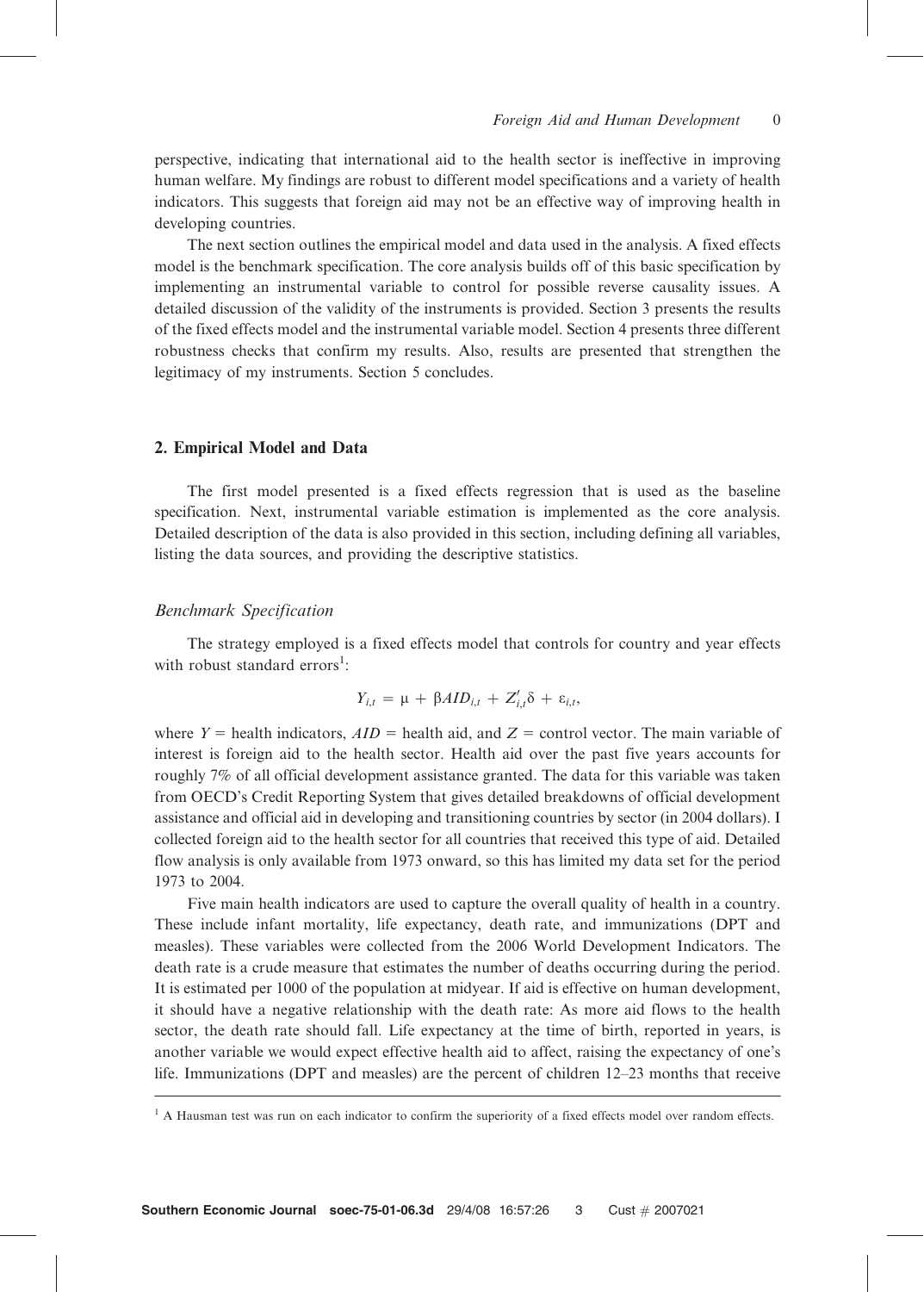the vaccine before reaching one year of age. Health aid should increase this percentage, especially because immunizations are easier to administer than other health projects and specific programs have been established especially for this purpose. Infant mortality (per 1000 of births) is the number of infants dying before one year of age in a given year. This number should decrease as foreign aid flows to the health sector increase.

A variety of control variables are included in the model: percentage urban population, number of physicians, gross domestic product (GDP), the Fraser freedom index, and a political freedom index (Freedom House Organization). Gross domestic product, percentage urban population, and the number of physicians were taken from the 2006 World Development Indicators. GDP per capita is based on purchasing power parity and is reported in constant 2000 international dollars. GDP represents the overall level of economic development and should exhibit a positive relationship with human development. The number of physicians (per 1000) is any graduate from a medical school or facility practicing medicine in the country. This should have a positive influence on health, while urban population may provide mixed results.

To control for the institutional environment, I include the Fraser freedom index or the political freedom index in the regression. The Fraser freedom index captures the economic institutions, while the political freedom index controls for political rights and civil liberties. The Fraser freedom index is scaled from 1 to 10 with 10 representing the highest level of freedom. This index measures the degree to which a country allows personal choice over collective choice, voluntary exchange, the freedom to compete, and security of private property (Gwartney and Lawson 2005). The political freedom index is collected from Freedom House (2007) and is scaled from 1 to 7, with 1 representing the highest level of freedom. This index averages scores from an index on political rights and from an index on civil liberties to calculate one comprehensive measure of political freedom. It has been shown that increases in economic and political freedom positively impact economic development (Gwartney, Lawson, and Holcombe 1999; Acemoglu, Johnson, and Robinson 2001, 2002). Thus, a country's institutional environment may influence human development as well and should be included in the analysis.

Because of the importance of controlling for the quality of institutions and the level of income, several different regression specifications are necessary. It is well documented that GDP is highly correlated with institutional indices and are usually not included in the same regression.<sup>2</sup> In my sample, GDP has a correlation of 0.62 with both the Fraser freedom index and with the political freedom index. Including both GDP and either one of the freedom indices may cause inaccurate results; however, it is crucially important that both growth and institutional quality be accounted for in the model specification. Therefore, I estimate my model with five different regression specifications: (1) GDP only, (2) Fraser freedom index only, (3) political freedom index only, (4) both GDP and the Fraser freedom index, and (5) both GDP and the political freedom index. All five regressions include urban population, the number of physicians, and country and year dummies (to eliminate any variation due to country-specific and time-specific effects) as additional control variables.

A panel data set from 1973 to 2004 is constructed and averaged over five-year intervals to control for business cycle fluctuations and measurement error (Boone 1996).<sup>3</sup> Therefore, the data set has seven points in time: 1977, 1982, 1987, 1992, 1997, 2002, and 2004.

<sup>&</sup>lt;sup>2</sup> See Acemoglu, Johnson, and Robinson (2001, 2002) and Acemoglu and Johnson (2005) for more discussion of the correlation between GDP and institutional indices.

<sup>&</sup>lt;sup>3</sup> For example, 1977 is averaged from 1973 to 1977. The time point 2004 is a two-year average covering 2003-2004.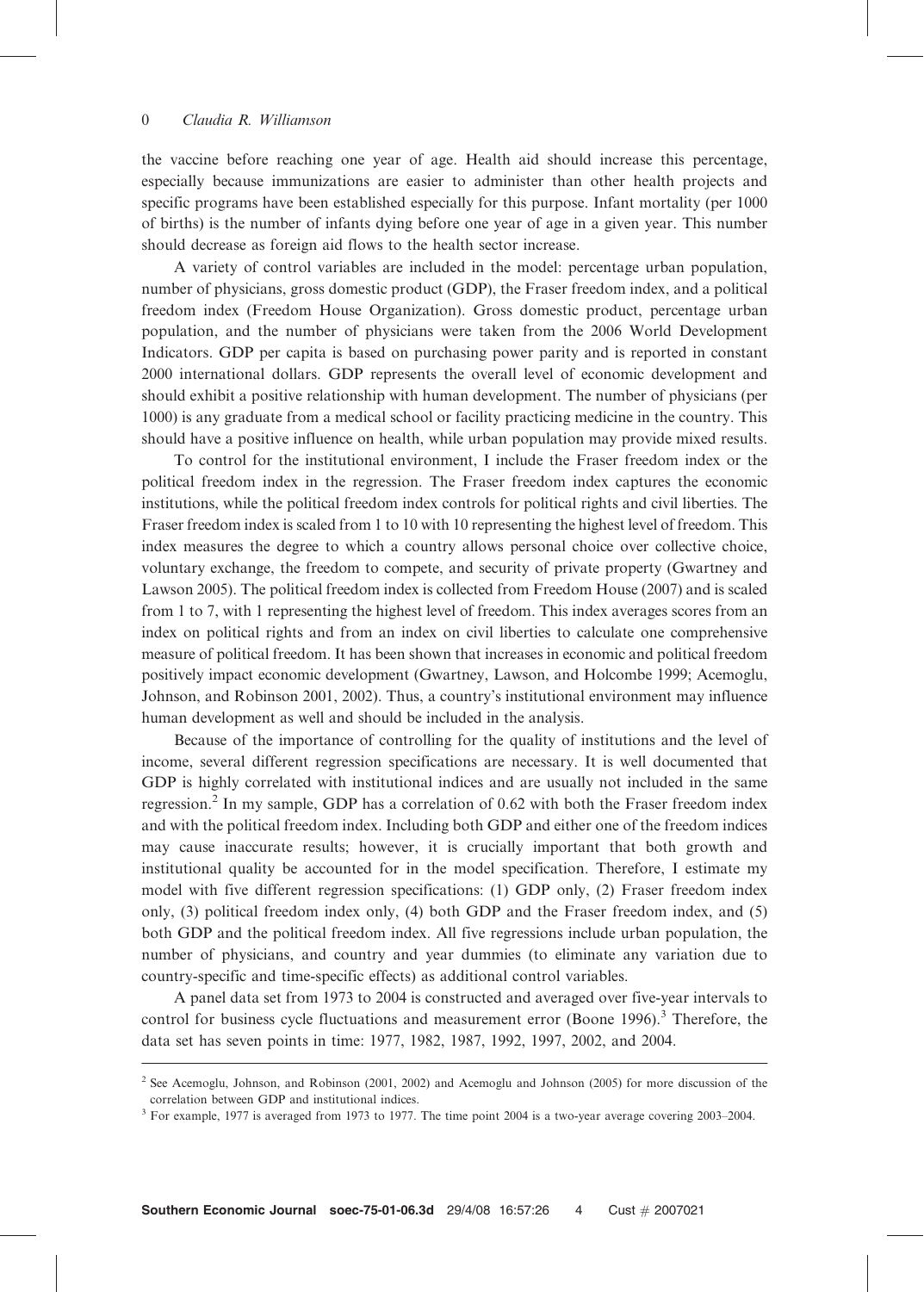#### Fixed Effects with Instrumental Variable Estimation

To ensure that endogeneity is not driving my results using the fixed effects model, here I estimate a model that uses fixed effects and an instrumental variable approach to control for potential reverse causality. Because I am specifically analyzing aid to the health sector, it is necessary to implement an instrument for health aid. Aid may be endogenous because of the possibility that the current health in a country more than likely determines the amount of health aid received. Therefore, it is necessary to instrument for this variable.

Past studies have been able to use income, population, and infant mortality as valid instruments (Burnside and Dollar 2000; Ovaska 2003; Djankov, Montalvo, and Reynal-Querol 2005). However, these variables are not valid for my model specification because they would be correlated with the dependent variables. Previous literature has indicated that aid is not given primarily to help the poor, but instead it is given to reflect the special interests of the donors (Mosley 1985a, 1985b; Frey and Schneider 1986; Trumbull and Wall 1994). Another standard instrument in the literature is lagged aid. Boone (1996) shows that lagging aid two periods can be used as a valid instrument for current aid because it will reflect the relatively permanent strategic interests of donors. A potential concern that arises from this instrument is that past health aid could influence the current level of human development. In other words, the instrument would be affecting the dependent variables through channels other than its influence on the current level of health aid. According to the Boone argument, foreign aid should reflect the long-term special and strategic interests of donors, while remaining uncorrelated with the current conditions in recipient countries. This argument is based on the idea that aid is given as a strategic, political move, not necessarily based on need. Thus, the standard instrument from the existing literature that best fits my model is lagged aid.

To provide validity for using lagged aid as an appropriate instrument, it is necessary to use both two- and three-period lags to be overidentified in the first stage.<sup>4</sup> Appendix A provides the results of the first stage for each of the five regressions. These results suggest that both two-period and three-period lagged aid perform as valid instruments in my model. The F-test for joint significance between the two instruments ranges from 4.43 to 7.81, depending on the regression specification. This indicates that the instruments are providing predictive power in the first stage. Also, adding strength to this argument are the F-statistics for the overall significance of the regression and the R-squared coefficient. It is evident that past health aid is highly explanatory in determining current health aid. Of equal importance is the requirement that lagged health aid is not correlated with measures of human development. This is in fact the case. The two-period and three-period lags are uncorrelated with all five human development indicators, as discussed in a later section and presented in Appendix B.

<sup>4</sup> Aid 1977 and 1982 are the instruments for Aid 1992; Aid 1982 and 1987 are the instruments for Aid 1997; Aid 1987 and 1992 are the instruments for Aid 2002; and Aid 1992 and 1997 are the instruments for Aid 2004. Sargan–Hansen tests for overidentifying restrictions are performed to confirm the validity of the instruments. These statistics are insignificant, indicating that the instruments are uncorrelated with the error term and are correctly excluded. The statistics are 0.154, 0.421, 0.591, 0.322, and 0.160 for the regressions including GDP as a control variable, the Fraser freedom index as a control variable, the political freedom index as a control variable, both GDP and the Fraser freedom index as control variables, and both GDP and the political freedom index as control variables, respectively.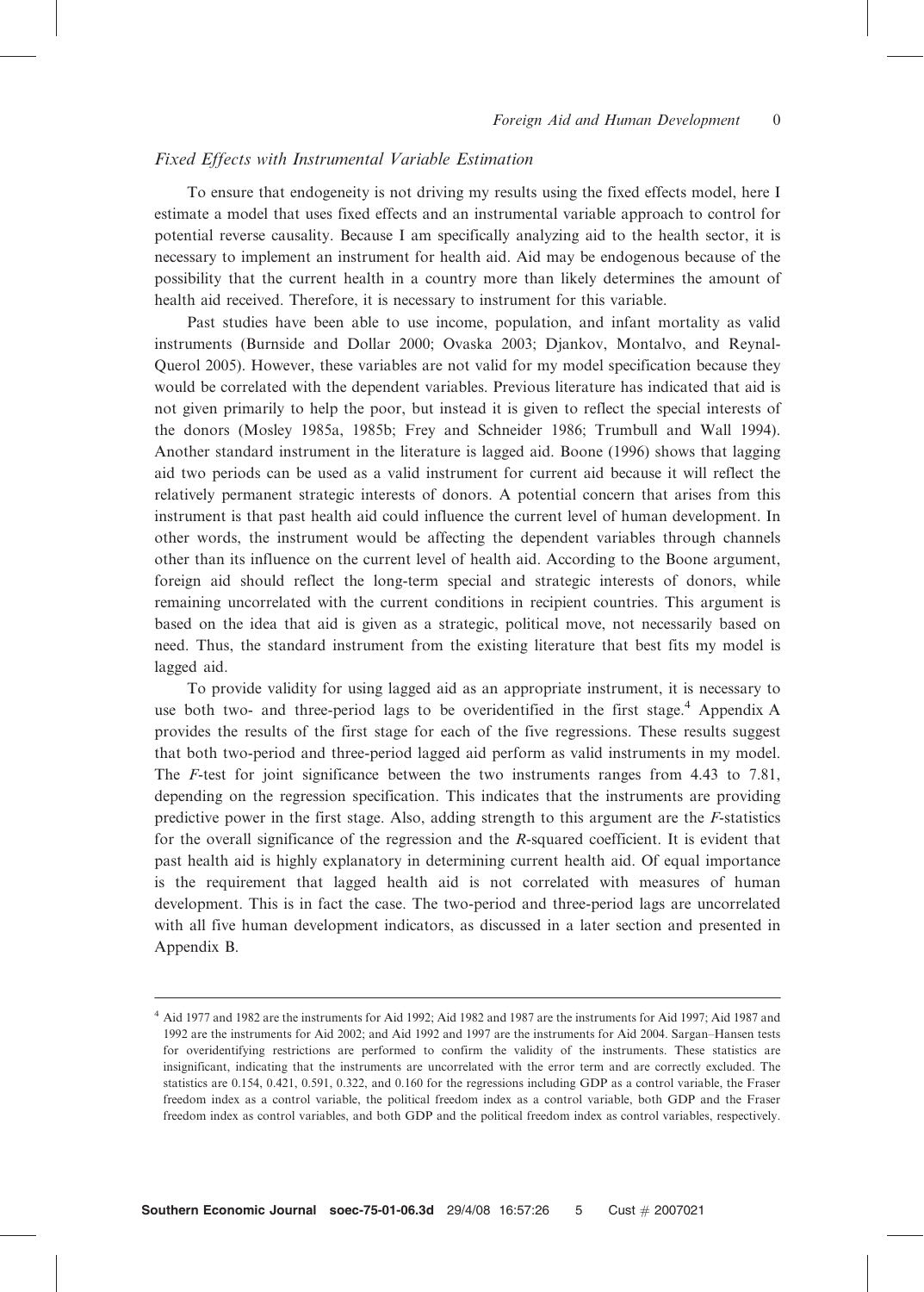The fixed effect model with instrumental variable estimation specification is:

$$
Health \naidi = \beta Li + \alpha Hi + ui
$$
\n
$$
Yi = Z'i \delta + \mu vi + \varepsiloni,
$$

where Health Aid<sub>i</sub> = foreign aid specifically to the health sector,  $L<sub>i</sub>$  = two-period lagged health aid and is the first instrument, and  $H<sub>i</sub> =$  three-period lagged health aid and is the second instrument. This specification limits by model to four points in time: 1992, 1997, 2002, and 2004.

#### Descriptive Statistics

The panel data set includes all 208 countries that the World Bank collects data for, even though some of these countries may have a zero value for health aid.<sup>5</sup> Table 1 summarizes the data.

For each variable, the number of observations, mean, standard deviation, minimum, and maximum are provided. I convert health aid to health aid per capita and all other variables control for population. Therefore, it is not necessary to have population on the right side. The log form of health aid, both of the instruments, gross domestic product, number of physicians, death rate, life expectancy, and infant mortality are used in the empirical analysis.<sup>6</sup>

#### 3. Results

Table 2 shows the results for the fixed effects model. Recall that it is necessary to run the model with five different regression specifications to gain a more accurate description. The layout of the table is as follows: column 1 includes GDP as a control variable; column 2 includes the Fraser freedom index as a control variable; column 3 includes the political freedom index as a control variable; column 4 includes both GDP and the Fraser freedom index as control variables; and column 5 includes both GDP and the political freedom index as control variables.

A clear result emerges: Foreign aid specific to the health sector does not significantly improve the overall health in recipient countries, even after controlling for GDP and the quality of institutions. Health aid exhibits the correct sign but is statistically insignificant on life expectancy. The sign switches depending on the regression specification for death rate and both immunizations but is statistically insignificant. Health aid on infant mortality enters with the ''wrong'' sign but remains statistically insignificant. The number of physicians has the most significance throughout the different regression specifications and always enters with the correct sign. GDP and the Fraser freedom index are consistently negative and significant on infant mortality, but do not seem to play a significant role on the other dependent variables. The political freedom index and urban population do not have a significant effect overall on health.

<sup>5</sup> A list of all countries is provided in Appendix C.

<sup>6</sup> See Appendix D for data sources.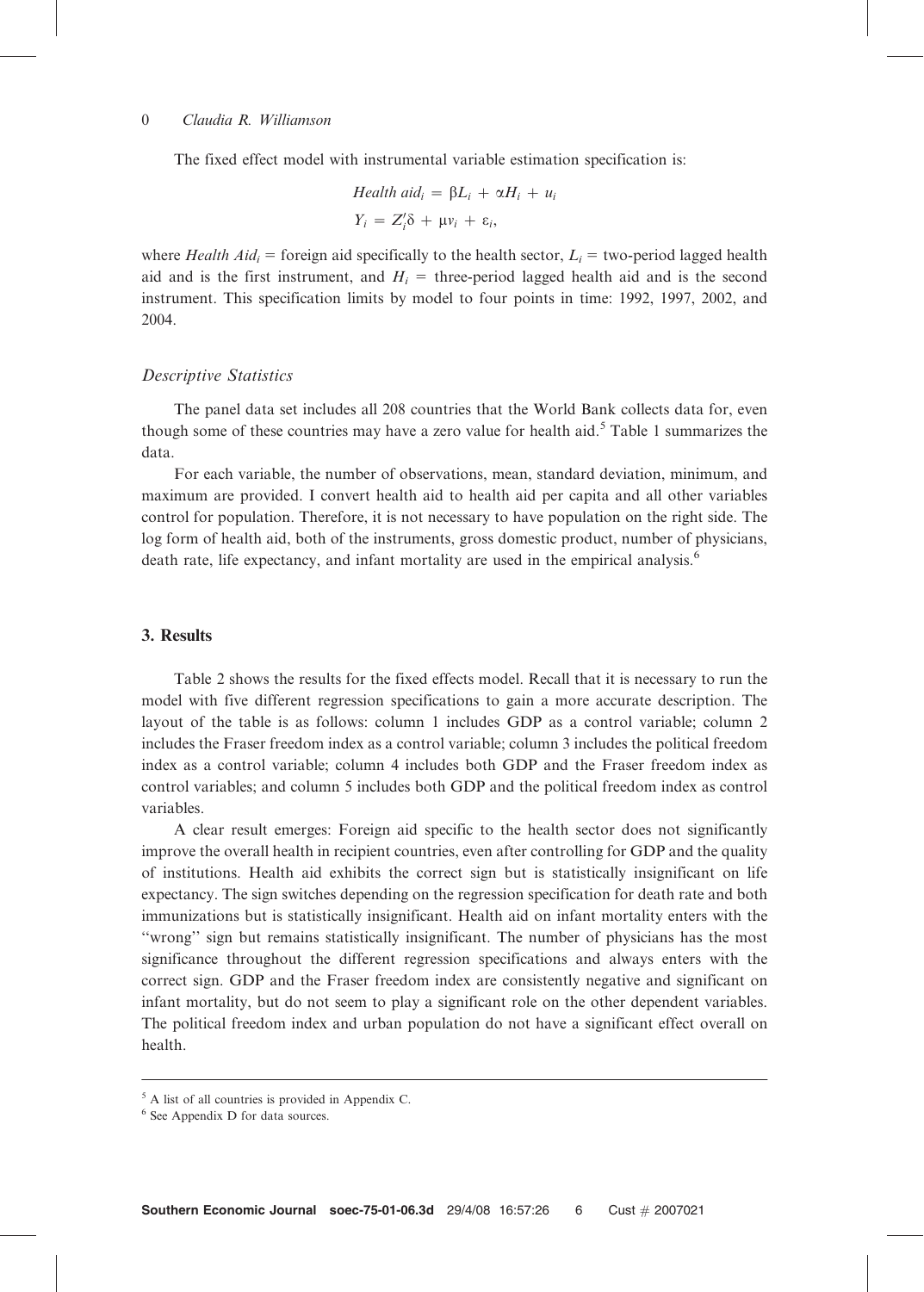|                                           | Observations | Mean    | Standard Deviation Minimum Maximum |         |           |
|-------------------------------------------|--------------|---------|------------------------------------|---------|-----------|
| Health foreign aid (per capita)           | 870          | 3.75    | 10.89                              | 0.11    | 151.89    |
| Log health foreign aid                    | 870          | 0.19    | 1.35                               | $-2.19$ | 5.02      |
| Two-period lagged health aid (IV)         | 560          | 2.59    | 5.63                               | 0.11    | 53.15     |
| Log two-period lagged health aid (IV)     | 565          | 1.32    | 1.83                               | $-5.30$ | 5.95      |
| Three-period lagged health aid (IV)       | 417          | 2.80    | 6.58                               | 0.11    | 52.25     |
| Log three-period lagged health aid $(IV)$ | 417          | $-0.02$ | 1.30                               | $-2.19$ | 3.96      |
| Fraser freedom index                      | 756          | 5.72    | 1.29                               | 1.72    | 9.09      |
| Political freedom index                   | 1211         | 3.83    | 2.00                               | 1.00    | 7.00      |
| GDP per capita                            | 1065         | 7925.87 | 8296.44                            | 483.53  | 62,970.00 |
| Log GDP per capita                        | 1065         | 8.42    | 1.11                               | 6.18    | 11.05     |
| Urban population (percent)                | 1435         | 51.05   | 24.82                              | 3.25    | 100.00    |
| Numbers of physicians (per 1000)          | 1029         | 1.26    | 1.36                               | 0.01    | 17.44     |
| Log number of physicians                  | 1029         | $-0.57$ | 1.52                               | $-4.96$ | 2.86      |
| Immunizations-DPT (%)                     | 1019         | 72.81   | 25.27                              | 1.00    | 99.00     |
| Immunizations—measles $(\%)$              | 1001         | 71.12   | 24.70                              | 0.33    | 99.00     |
| Private health expenditures $(\%)$        | 374          | 2.45    | 1.43                               | 0.09    | 9.36      |
| Prevalence of HIV $(\% )$                 | 281          | 2.84    | 6.35                               | 0.10    | 38.80     |
| Death rate (per 1000)                     | 1339         | 10.41   | 5.18                               | 1.34    | 40.00     |
| Log death rate                            | 1339         | 2.23    | 0.48                               | 0.30    | 3.69      |
| Infant mortality (per 1000)               | 1206         | 55.12   | 45.74                              | 2.40    | 200.00    |
| Log infant mortality                      | 1206         | 3.56    | 1.06                               | 0.88    | 5.30      |
| Life expectancy                           | 1322         | 64.11   | 11.18                              | 27.43   | 81.74     |
| Log life expectancy                       | 1322         | 4.14    | 0.19                               | 3.31    | 4.40      |
| Foreign aid (per capita)                  | 1069         | 77.02   | 201.44                             | 0.00    | 2189.95   |
| Log foreign aid                           | 1054         | 3.15    | 1.62                               | 0.00    | 7.69      |
| Two-period lagged aid (IV)                | 1067         | 77.14   | 201.61                             | 0.00    | 2189.95   |
| Log two-period lagged aid (IV)            | 1052         | 3.15    | 1.63                               | 0.00    | 7.69      |
| Three-period lagged aid (IV)              | 1066         | 77.18   | 201.71                             | 0.00    | 2189.95   |
| Log three-period lagged aid (IV)          | 1051         | 3.15    | 1.63                               | 0.00    | 7.69      |

#### Table 1. Summary Statistics

Based on five-year averages.

In general, health foreign aid does not have the effect proposed by those who advocate its need to increase human development in developing countries. This table suggests that foreign aid to the health sector is ineffective at improving health in recipient countries. To determine these results more definitively, I implement an instrumental variable estimation to control for reverse causality. Recall that my two instruments for health aid are a two-period lag and a three-period lag of health aid. The first stage results are presented in Appendix A. All exogenous variables that enter into the second stage also enter into the first, including both country and year dummies.

The results of the fixed effects model with instrumental variable estimation are presented in Table 3. The results from this reestimation uniformly confirm my previous results. After controlling for reverse causality, health aid has no significant impact on the health indicators. In three out of the five regressions, health aid enters with the wrong sign on both life expectancy and the death rate, but remains insignificant in all of the regressions. Most of the other control variables are also insignificant on both life expectancy and the death rate. Health aid has the correct sign on infant mortality but is insignificant in all five regressions, while GDP is negatively and significantly impacting infant mortality in two out of three regressions. For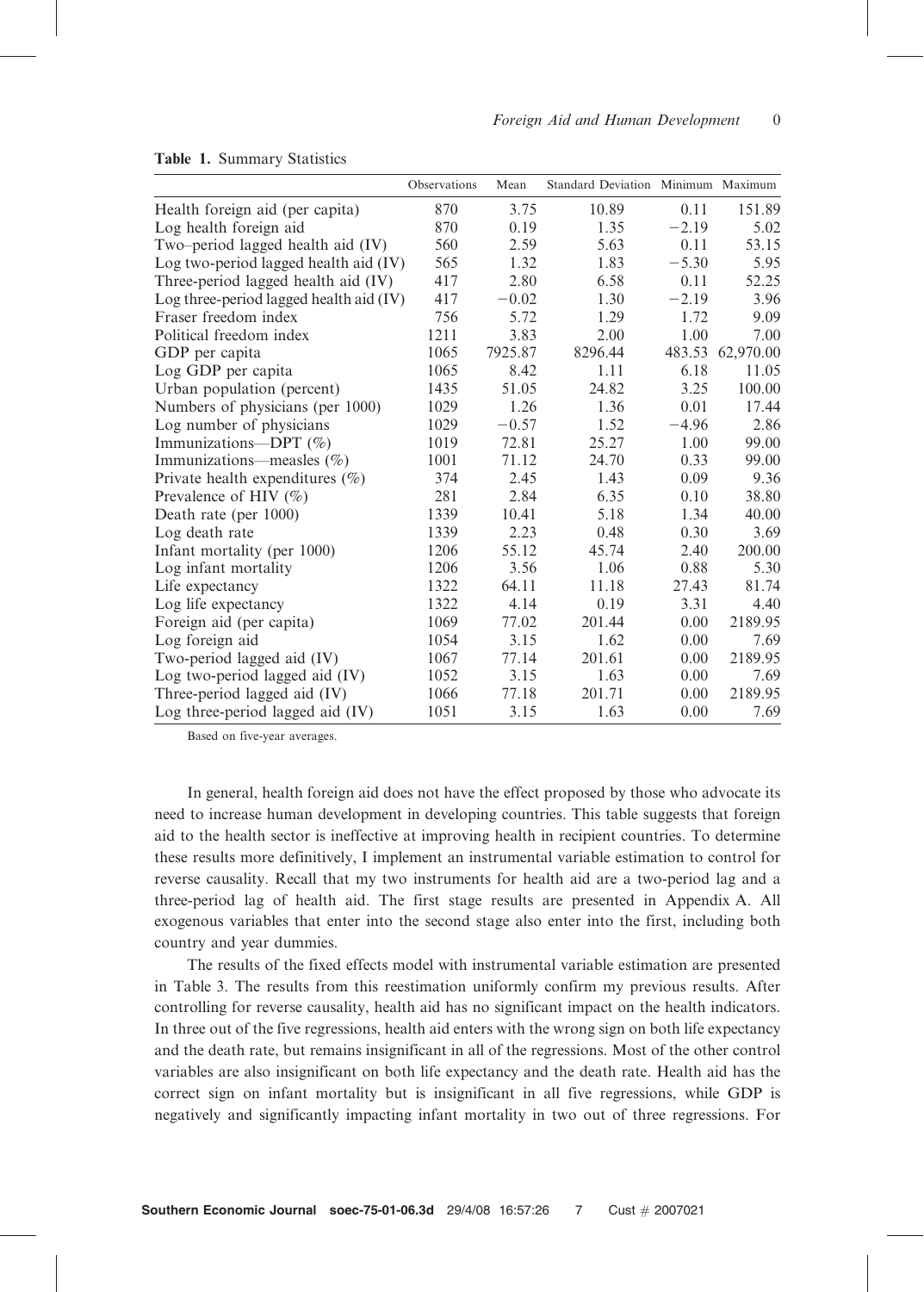| Dependent Variable: Death Rate<br>$-0.086***$<br>$(-0.014)$<br>$0.004$<br>$(0.005)$<br>(0.017)<br>(0.032)<br>(0.570)<br>0.634<br>$-0.023$<br>$-0.021$<br>437<br>$\odot$<br>0.92<br>$-0.062***$<br>$-0.027**$<br>(0.012)<br>$-0.004$<br>(0.004)<br>(0.055)<br>(0.042)<br>(0.738)<br>0.018<br>1.177<br>601<br>$\in$<br>0.92<br>$-0.300***$<br>$6.640***$<br>(0.011)<br>(0.061)<br>(0.001)<br>(0.025)<br>(0.444)<br>(0.649)<br>$1.205$<br>$(0.795)$<br>(0.011)<br>(4.127)<br>$0.005$<br>586<br>$-0.283$<br>$-0.038$<br>$0.007\,$<br>4.271<br>$\odot$<br>$\overline{5}$<br>0.97<br>Dependent Variable: Immunizations-Measles<br>Dependent Variable: Infant Mortality<br>$-0.339***$<br>$-0.048***$<br>$6.392***$<br>$0.009*$<br>(0.068)<br>(0.016)<br>(0.014)<br>(0.034)<br>(0.522)<br>(0.915)<br>(0.005)<br>(0.819)<br>(5.056)<br>1.316<br>416<br>0.005<br>3.178<br>0.122<br>$-0.051$<br>$\widehat{f}$<br>$\bigoplus$<br>Fixed Effects Model Benchmark Specification<br>0.98 |
|---------------------------------------------------------------------------------------------------------------------------------------------------------------------------------------------------------------------------------------------------------------------------------------------------------------------------------------------------------------------------------------------------------------------------------------------------------------------------------------------------------------------------------------------------------------------------------------------------------------------------------------------------------------------------------------------------------------------------------------------------------------------------------------------------------------------------------------------------------------------------------------------------------------------------------------------------------------------------|
|---------------------------------------------------------------------------------------------------------------------------------------------------------------------------------------------------------------------------------------------------------------------------------------------------------------------------------------------------------------------------------------------------------------------------------------------------------------------------------------------------------------------------------------------------------------------------------------------------------------------------------------------------------------------------------------------------------------------------------------------------------------------------------------------------------------------------------------------------------------------------------------------------------------------------------------------------------------------------|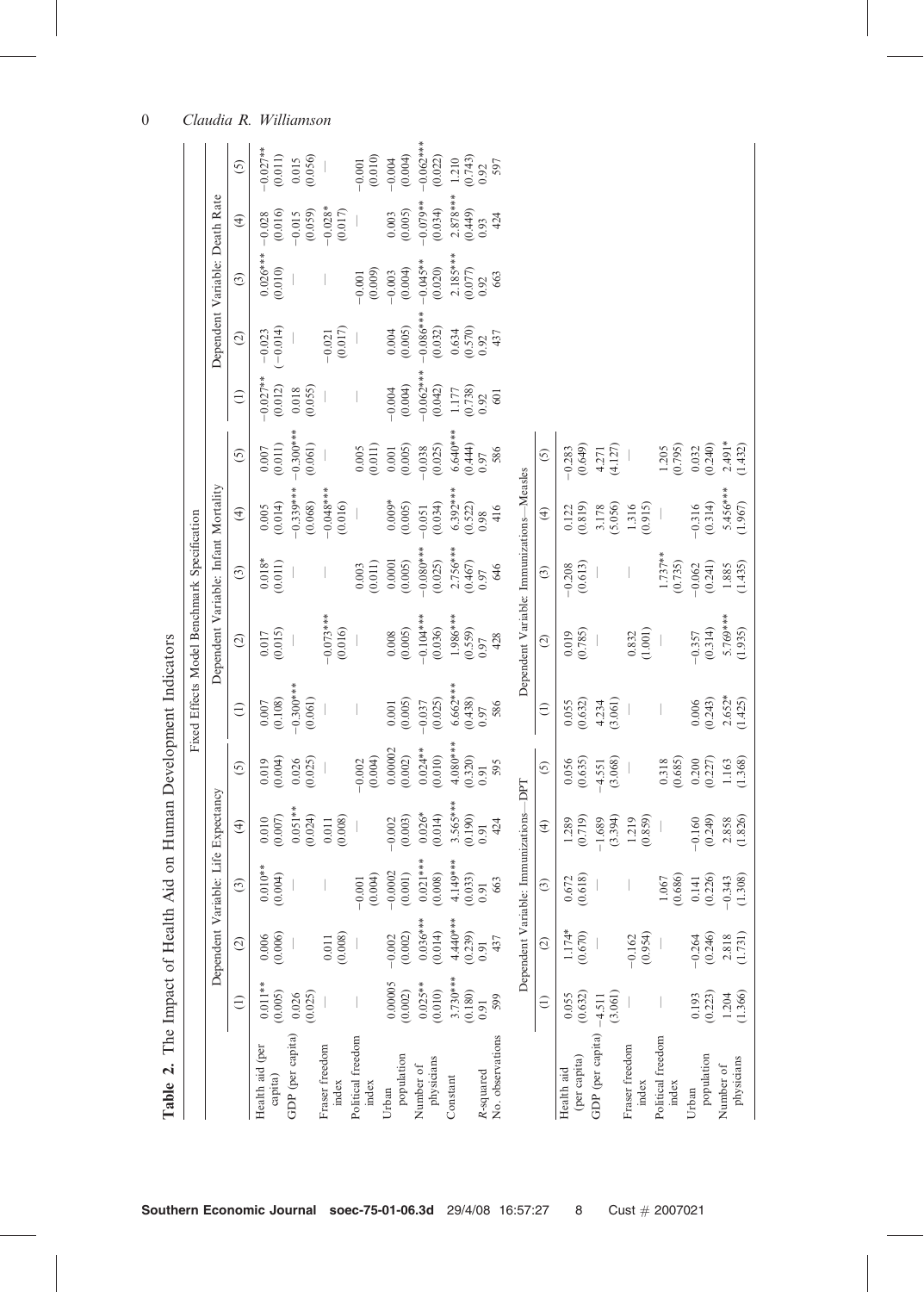|                                             |                                           |               |                                                                      | Country and year effects are included in the regressions; column 1 includes GDP as a control variable; column 2 includes the Fraser freedom in<br>as a control variable; column 3 includes the political freedom index as a control variable; column 4 includes GDP and the Fraser freedom index as control variables; column 5 includes G |
|---------------------------------------------|-------------------------------------------|---------------|----------------------------------------------------------------------|--------------------------------------------------------------------------------------------------------------------------------------------------------------------------------------------------------------------------------------------------------------------------------------------------------------------------------------------|
|                                             |                                           | $\odot$       | 48.074***<br>(48.692)<br>533<br>0.88                                 |                                                                                                                                                                                                                                                                                                                                            |
|                                             |                                           | $\widehat{f}$ | (35.838)<br>26.128<br>382<br>0.87                                    |                                                                                                                                                                                                                                                                                                                                            |
|                                             |                                           | $\odot$       | 54.712 ***<br>(4.929)<br>595<br>0.88                                 |                                                                                                                                                                                                                                                                                                                                            |
|                                             | Dependent Variable: Immunizations-Measles | $\odot$       | 125.696***<br>(32.632)<br>392<br>0.86                                |                                                                                                                                                                                                                                                                                                                                            |
| Fixed Effects Model Benchmark Specification |                                           | $\ominus$     | 56.038***<br>(48.250)<br>533<br>0.88                                 |                                                                                                                                                                                                                                                                                                                                            |
|                                             |                                           | $\odot$       | 88.802 ***<br>(21.960)<br>540<br>0.90                                |                                                                                                                                                                                                                                                                                                                                            |
|                                             | Dependent Variable: Immunizations-DPT     | $\bigoplus$   | 83.324 ***<br>(24.472)<br>388<br>0.89                                |                                                                                                                                                                                                                                                                                                                                            |
|                                             |                                           | $\odot$       | $***808**$<br>(4.531)<br>602<br>.89<br>5                             | variables.                                                                                                                                                                                                                                                                                                                                 |
|                                             |                                           | $\odot$       | 80.761***<br>$\begin{array}{c} (21.888) \\ 0.88 \\ 9.88 \end{array}$ |                                                                                                                                                                                                                                                                                                                                            |
|                                             |                                           | $\ominus$     | 90.111***<br>(21.860)<br>540<br>0.90                                 | Standard errors are in parentheses.                                                                                                                                                                                                                                                                                                        |
| Table 2. Continued                          |                                           |               | No. observations<br>R-squared<br>Constant                            | and the political freedom index as control<br>* Significant at 10%.<br>** Significant at 5%.<br>Significant at 1%.<br>***                                                                                                                                                                                                                  |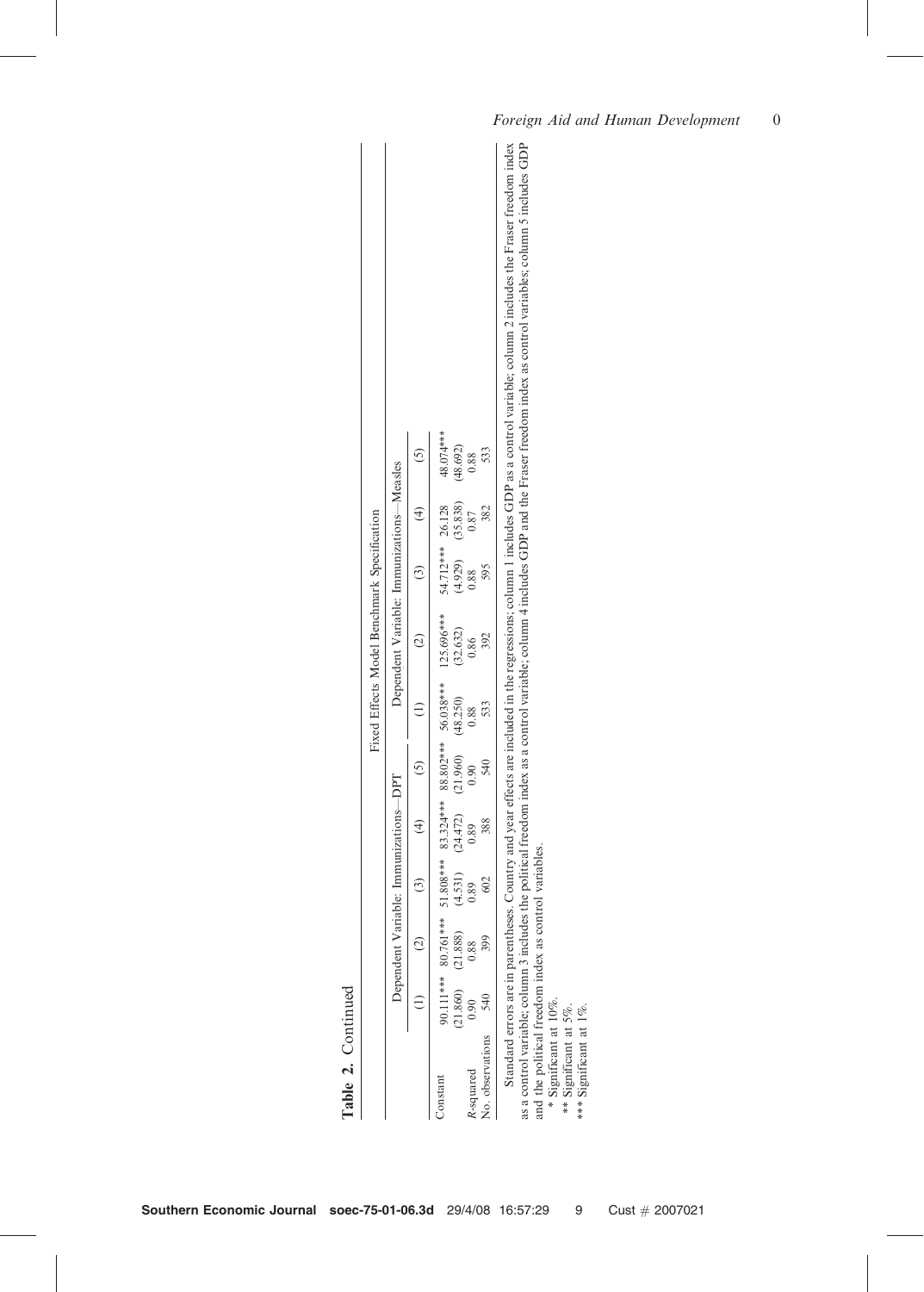|                               |                       |                        |                                             |                                       |                                                 |                        |                       |                       | Fixed Effects with Instrumental Variable Estimation Main Results |                       |                     |                                |                      |                     |                     |
|-------------------------------|-----------------------|------------------------|---------------------------------------------|---------------------------------------|-------------------------------------------------|------------------------|-----------------------|-----------------------|------------------------------------------------------------------|-----------------------|---------------------|--------------------------------|----------------------|---------------------|---------------------|
|                               |                       |                        |                                             | Dependent Variable: Life Expectancy   |                                                 |                        |                       |                       | Dependent Variable: Infant Mortality                             |                       |                     | Dependent Variable: Death Rate |                      |                     |                     |
|                               | $\in$                 | $\odot$                | $\odot$                                     | $\bigoplus$                           | $\odot$                                         | $\ominus$              | $\odot$               | $\odot$               | $\bigoplus$                                                      | $\overline{5}$        | $\widehat{E}$       | $\widehat{c}$                  | $\odot$              | $\widehat{f}$       | $\odot$             |
| Health aid (per capita)       | (0.023)<br>0.015      | (0.033)<br>$-0.003$    | 0.0002<br>0.028<br>$\bigcap$<br>$\tilde{ }$ | (0.033)<br>$-0.001$                   | (0.022)<br>0.013                                | (0.043)<br>$-0.035$    | (0.064)<br>$-0.052$   | (0.054)<br>$-0.058$   | (0.062)<br>$-0.043$                                              | (0.042)<br>$-0.033$   | (0.047)<br>$-0.014$ | (0.073)<br>0.038               | $0.034$<br>$(0.063)$ | (0.070)<br>0.030    | (0.045)<br>$-0.089$ |
| GDP (per capita)              | (0.059)<br>$-0.025$   |                        |                                             | (0.068)<br>0.02                       | (0.059)<br>$-0.023$                             | $-0.337***$<br>(0.104) |                       |                       | $-0.433***$<br>(0.143)                                           | (0.106)<br>$-0.338$   | (0.126)<br>0.105    |                                |                      | (0.159)<br>0.056    | (0.129)<br>0.099    |
| Fraser freedom index          |                       | (0.013)<br>$0.007$     |                                             | (0.013)<br>$0.007$                    |                                                 |                        | (0.030)<br>$-0.006$   |                       | (0.026)<br>0.004                                                 |                       |                     | (0.027)<br>$-0.025$            |                      | (0.027)<br>$-0.026$ |                     |
| Political freedom index       |                       |                        | (0.010)<br>0.006                            |                                       | (0.011)<br>0.004                                |                        |                       | (0.019)<br>$-0.004$   |                                                                  | (0.019)<br>$-0.003$   |                     |                                | (0.024)<br>$-0.019$  |                     | (0.023)<br>$-0.012$ |
| Urban population              | (0.004)<br>0.003      | $-0.0003$<br>(0.005)   | (0.004)<br>0.004                            | $-0.0002$<br>(0.005)                  | (0.004)<br>0.004                                | (0.008)<br>0.007       | $0.021*$<br>(0.013)   | (0.009)<br>0.009      | $0.020*$<br>(0.011)                                              | (0.008)<br>$0.007$    | (0.007)<br>$-0.004$ | (0.011)<br>$0.005$             | (0.009)<br>$-0.009$  | (0.012)<br>0.006    | (0.008)<br>$-0.005$ |
| Number of physicians          | 0.00005<br>(0.014)    | (0.020)<br>$-0.014$    | (0.014)<br>$-0.008$                         | (0.023)<br>$-0.020$                   | (0.014)<br>$-0.001$                             | (0.027)<br>0.028       | (0.052)<br>0.021      | (0.028)<br>0.017      | (0.052)<br>0.049                                                 | (0.028)<br>0.029      | (0.029)<br>$-0.013$ | (0.040)<br>0.025               | (0.031)<br>0.009     | (0.045)<br>0.030    | (0.045)<br>$-0.010$ |
| Constant                      | $4.332***$<br>(0.532) | (0.328)<br>4.274       | $3.848***$<br>(0.365)                       | $4.075***$<br>$(0.766)$               | $4.097***$                                      | $6.880***$<br>(0.827)  | (0.947)<br>0.494      | $4.290***$<br>(0.171) | 4.884 ***<br>(1.441)                                             | $6.741***$<br>(1.008) | $6.035*$<br>(3.608) | $2.344***$<br>(0.748)          | (0.232)<br>2.507     | $1.865$<br>(1.797)  | $2.317*$<br>(1.340) |
| No. observations<br>R-squared | 272<br>0.94           | 212<br>0.94            | 292<br>0.94                                 | 207<br>0.94                           | $^{(0.480)}_{0.94}$<br>272                      | 273<br>0.98            | 212<br>0.98           | 295<br>0.98           | 207<br>0.98                                                      | 273<br>0.98           | 273<br>0.95         | 212<br>0.95                    | 295<br>0.95          | $207\,$<br>0.95     | 273<br>0.95         |
|                               |                       |                        |                                             | Dependent Variable: Immunizations-DPT |                                                 |                        |                       |                       | Dependent Variable: Immunizations-Measles                        |                       |                     |                                |                      |                     |                     |
|                               | $\ominus$             | $\odot$                | $\odot$                                     | $\bigoplus$                           | $\odot$                                         | $\in$                  | $\odot$               | $\odot$               | $\widehat{f}$                                                    | $\odot$               |                     |                                |                      |                     |                     |
| (per capita)<br>Health aid    | (2.822)<br>$-3.118$   | (3.479)<br>$-3.737$    | (3.565)<br>1.209<br>Ţ                       | (3.634)<br>$-3.536$                   | (2.297)<br>$-3.270$                             | (2.746)<br>$-3.448$    | (3.332)<br>$-3.116$   | (3.539)<br>$-4.296$   | (3.444)<br>$-3.056$                                              | $-3.499$<br>(2.838)   |                     |                                |                      |                     |                     |
| GDP (per capita)              | (6.337)<br>4.376      |                        |                                             | (7.956)<br>6.370                      | (6.463)<br>4.587                                | (6.517)<br>3.090       |                       |                       | 2.906 7.242                                                      | (6.634)<br>3.162      |                     |                                |                      |                     |                     |
| Fraser freedom index          |                       | $3.317**$<br>(1.582)   |                                             | $3.005*$<br>(1.545)                   |                                                 |                        | $3.707***$<br>(1.483) |                       | $3.505**$<br>(1.464)                                             |                       |                     |                                |                      |                     |                     |
| Political freedom index       |                       |                        | .347                                        |                                       | (1.269)<br>0.347                                |                        |                       | (1.157)<br>0.091      |                                                                  | (1.167)<br>0.118      |                     |                                |                      |                     |                     |
| Urban population              | $0.779*$<br>(0.457)   | $(0.633)$<br>$(0.642)$ | (204)<br>0.746                              | (0.621)<br>0.627                      | $0.816*$<br>(0.475)                             | (0.373)<br>0.491       | (0.510)<br>0.350      | (0.406)               | (0.497)<br>0.335                                                 | (0.504)               |                     |                                |                      |                     |                     |
| Number of physicians          | 1.795<br>(1.696)      | $5.228**$<br>(2.498)   | (.592)<br>2.144                             | $4.562$<br>(2.844)                    | $\begin{array}{c} 1.717 \\ (1.717) \end{array}$ | $2.413$<br>(1.565)     | $5.066**$<br>(1.980)  | $3.011*$<br>(1.537)   | $5.029**$<br>(2.302)                                             | $2.368$<br>(1.605)    |                     |                                |                      |                     |                     |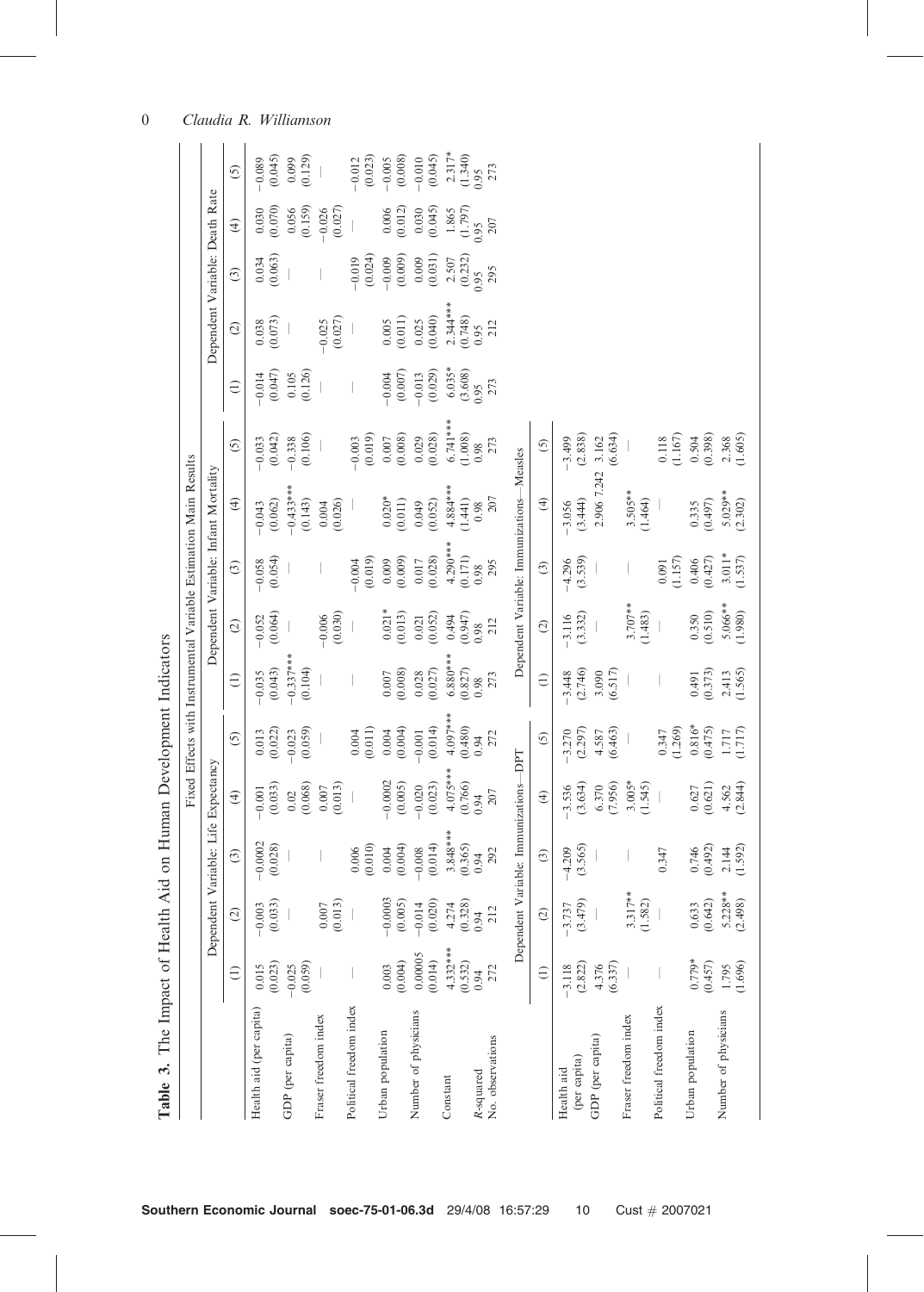| į<br>$\ddot{\phantom{a}}$<br>ć<br>ļ<br>$\sim$<br>!<br>in the state of<br>$\frac{1}{2}$<br>i<br>TTO PH<br>r.<br>$\alpha$ GDP $\alpha$<br>į<br>um<br>$\overline{\phantom{a}}$<br>l<br>١<br>í<br>חיים<br>i<br>i         |
|----------------------------------------------------------------------------------------------------------------------------------------------------------------------------------------------------------------------|
| q<br>וממור ממונו<br>in Ann an<br>$-22$<br>25.5<br>dow inder a<br>es GDP an<br>.<br>.<br>.<br>variable: column 4<br>am indav ar<br>portion trops<br>ś<br>and in the street<br>ì<br>j<br>a control wariahlar coll<br>ţ |
| i<br>l<br>$\sim$<br>raadom moor q<br>$\frac{1}{2}$<br>Š                                                                                                                                                              |
| $\frac{1}{2}$<br>:<br>;<br>;                                                                                                                                                                                         |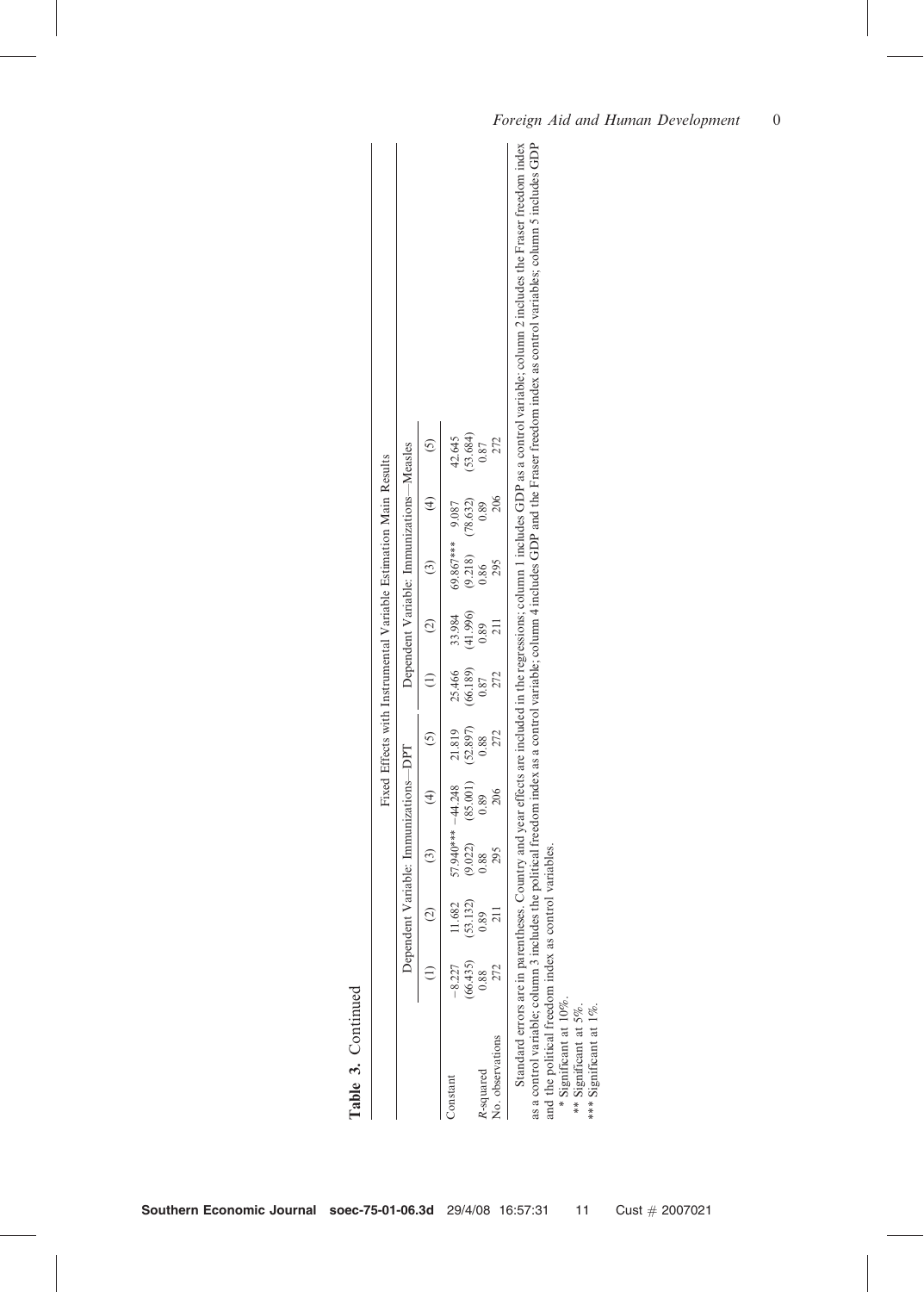example, in regression 1, a 1% increase in GDP per capita would translate into lowering infant mortality by 0.337%. For both measles immunizations and DPT immunizations, health aid has a negative, but insignificant impact. The Fraser freedom index always has a positive and significant impact on these two variables. In all regression specifications, a one unit increase in this index would increase immunizations between 3 and 4%. The number of physicians only matters for a few regression specifications for immunizations. Both the political freedom index and urban population remain insignificant.

This core analysis supports my baseline specification, suggesting that foreign aid is ineffective at improving human development. Because of the important conclusions to be drawn from this analysis, I implement three different robustness checks to the main specification: (1) the inclusion of additional control variables, (2) a reestimation of the main model replacing health aid with general foreign aid, and (3) a semireduced form of the main model to include lagged aid as an explanatory variable.

### 4. Robustness Checks

To ensure the validity of the previous results, I provide three robustness checks. Because of data restrictions in the panel regressions, the analysis is limited in control variables. To relax this restriction, I constructed a limited data set from my original to allow the inclusion of two additional controls that were not in the previous regressions. The second robustness check replaces foreign aid to the health sector with general foreign aid. The third check provides support that my instruments are valid by running the model with lagged aid as an explanatory variable. All robustness checks confirm my original results. The results from the robustness checks are omitted to save space, but they are available from the author on request.

## Robustness Check 1: Additional Control Variables

The five regressions from the main fixed effects model with instrumental variable estimation are reestimated to allow for additional controls to provide a robustness check. Because of data restrictions, factors that could be affecting human development were not included previously. Therefore, I create a smaller data set to allow for the inclusion of two more control variables that could significantly affect human development. Because of data limitations, the inclusion of these additional controls significantly lowers the number of observations. Private health expenditures and the prevalence of HIV are included in this specification. Private spending on health should play a vital role on the health indicators in the analysis. Also, one would expect that the HIV epidemic that exists in many developing countries would significantly affect human development.

The results support my previous two estimations, even after the inclusion of additional control variables. This continues to suggest that foreign aid to the health sector is not a strong determinant of human development. Most of the other control variables lose significance in this specification.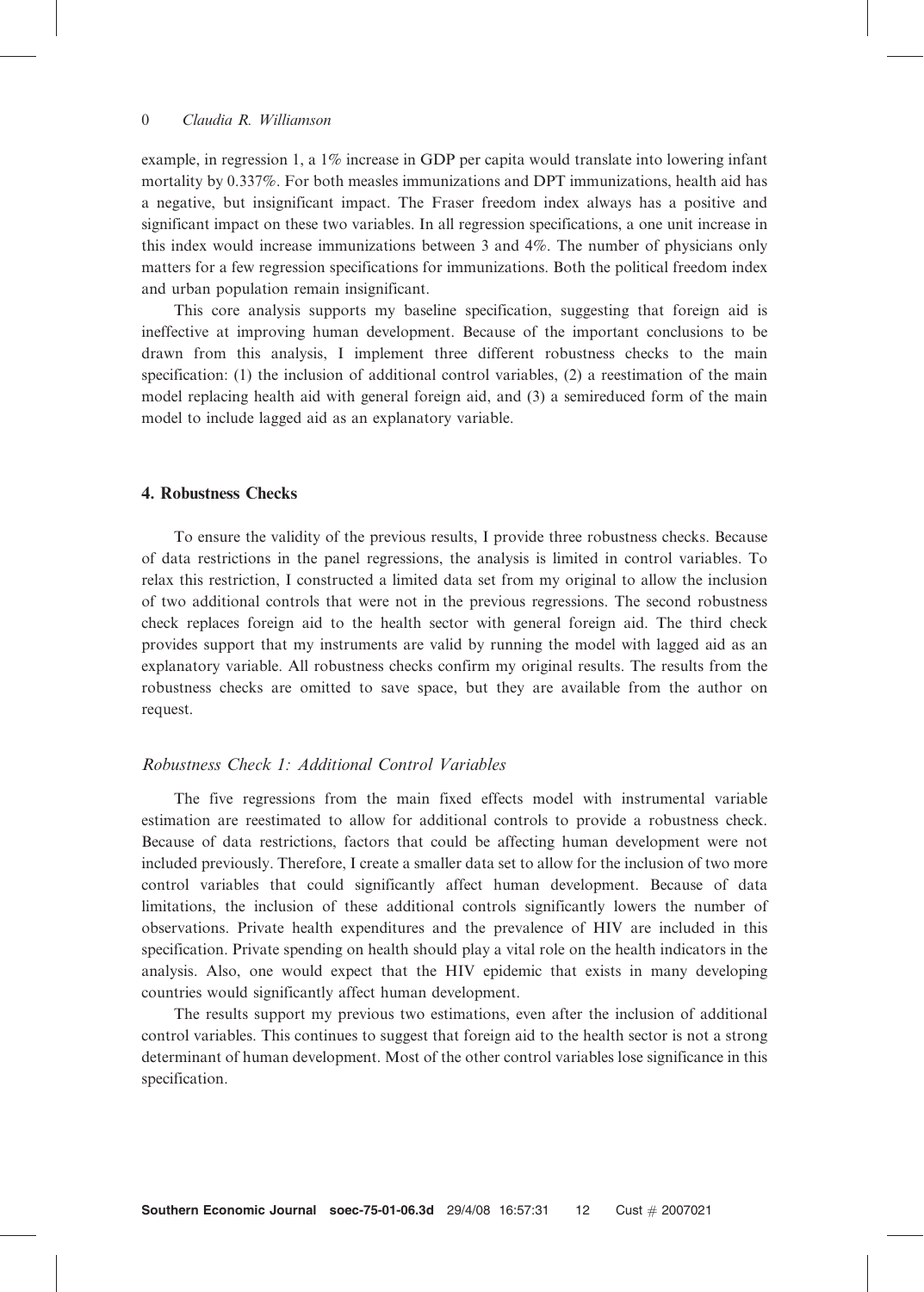#### Robustness Check 2: Replacing Health Aid with Overall Foreign Aid

One criticism of using health aid as the main variable of interest is that health aid only accounts for 7% of all foreign aid given. Therefore, the reason health aid is not having an impact may be that the amount given is not actually large enough. For example, the maximum per capita amount of health aid in my sample is \$152, while the maximum per capita amount of general aid (including health aid) is \$2200. Potentially, health aid may also perform differently than other types of aid. To combat these arguments, I reran the fixed effects model with instrumental variable estimation replacing health aid with overall foreign aid.

In all five regression specifications, across all dependent variables, the insignificance of aid remains. Foreign aid has the correct sign on life expectancy, the death rate, and infant mortality, but remains insignificant. In one out of two regressions, the Fraser freedom index significantly reduces infant mortality and the death rate. In three out of four regressions, it significantly increases immunizations. GDP significantly reduces infant mortality in all three regressions. The number of physicians does play an important role in improving these health indicators.

#### Robustness Check 3: Health Aid as an Explanatory Variable

A potential concern with my instrumental variable approach is that lagged aid may be affecting human development through channels other than current health aid. One way to circumvent this problem is to examine the semireduced form specification, where health aid is instrumented with the two-period lag, but the three-period lag enters the second stage directly (Acemoglu and Johnson 2005). To perform this specification effectively, I use three-year averages instead of five-year averages to create more periods (11 vs. 7 periods in the original data set). $7$ 

As presented in Appendix B, the results indicate that lagged health aid is not significantly affecting the variables of interest. In most of the regression specifications, lagged health aid enters with the incorrect sign, but always remains insignificant across all regression specifications. Most of the other control variables perform as in previous estimations. This result lends support to the validity of instrumenting with lagged aid.

#### 5. Conclusion

The empirical analysis suggests that health aid is ineffective at improving human development, supporting other works within public choice and development literature. There is a lack of evidence to indicate that health aid should be pursued as a policy objective to promote increases in human welfare. In this sense, health is not ''special'' relative to other forms of development assistance. Just like general aid, which is shown to have an insignificant effect on economic development, aid used specifically for health goals has an insignificant effect on human development.

<sup>7</sup> Both the original fixed effects model and the instrumental variable model were reestimated with three-year averages and the result did not change. Therefore, they have not been reported to save space.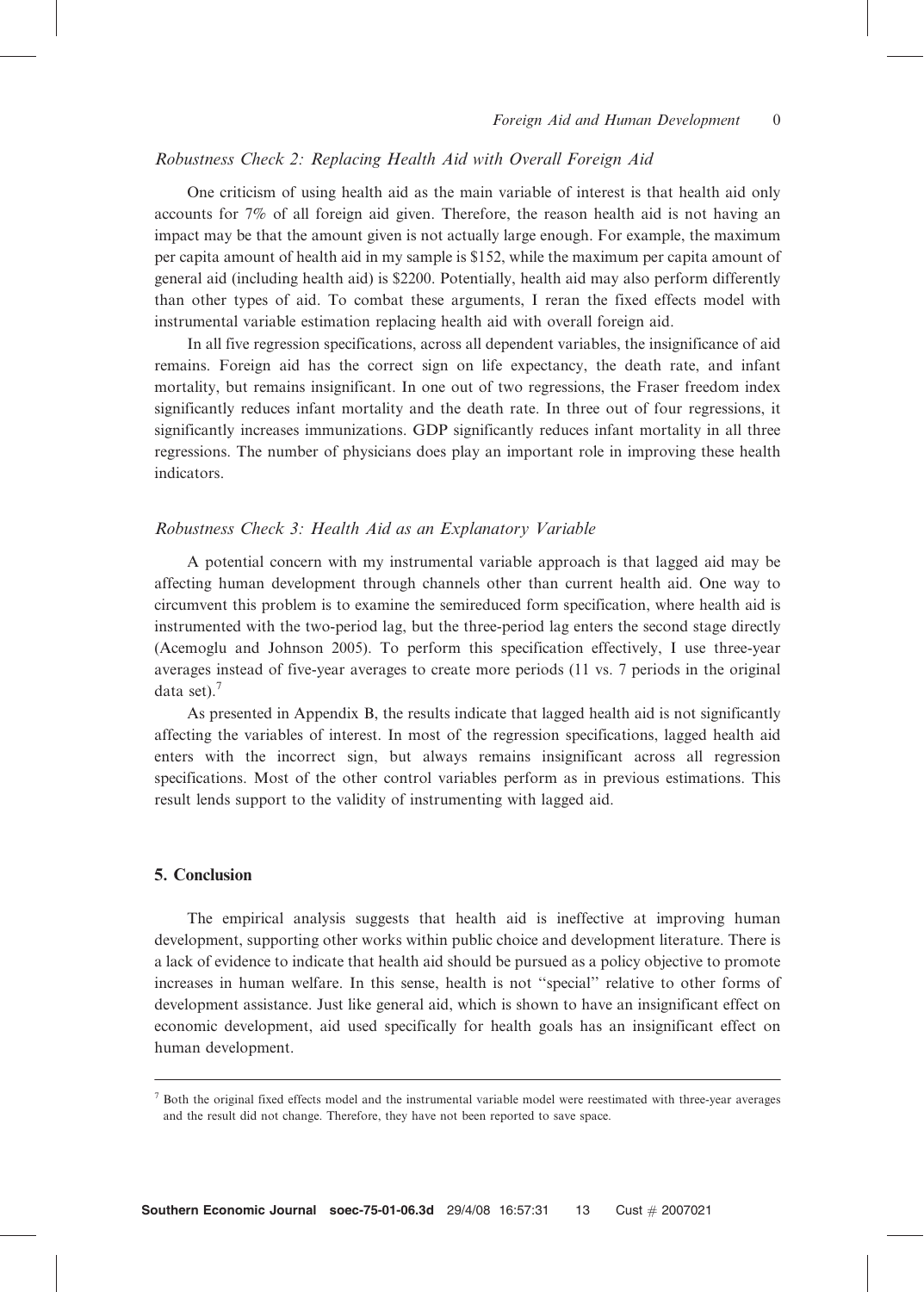This paper is the first to empirically test the effectiveness of aid specifically to the health sector. I develop and test a fixed effects model controlling for reverse causality that demonstrates the inability of foreign aid to translate into significant results. These results are robust to different model specifications, including replacing health aid with overall foreign aid and using lagged aid as an explanatory variable. These results suggest that foreign aid to the health sector is not establishing real effects in human development. Despite this argument, the development community pushes for the advancement of society by increasing foreign aid. My results suggest that international aid is not one of the most powerful weapons against poverty, as suggested by the 2005 Human Development Report. Thus, it may not be able to end extreme poverty or facilitate human development, as argued by those authors from the public interest viewpoint.

With these results, we are still left questioning what will help improve the quality of life in developing countries. My findings weakly suggest an important role for institutions in determining human development, as captured by the Fraser freedom index. This indicates an avenue for future research in determining whether health is an outcome, rather than an input, of development. It may be worthwhile to investigate the connection between institutions, economic development, and human development and the channels through which each operates.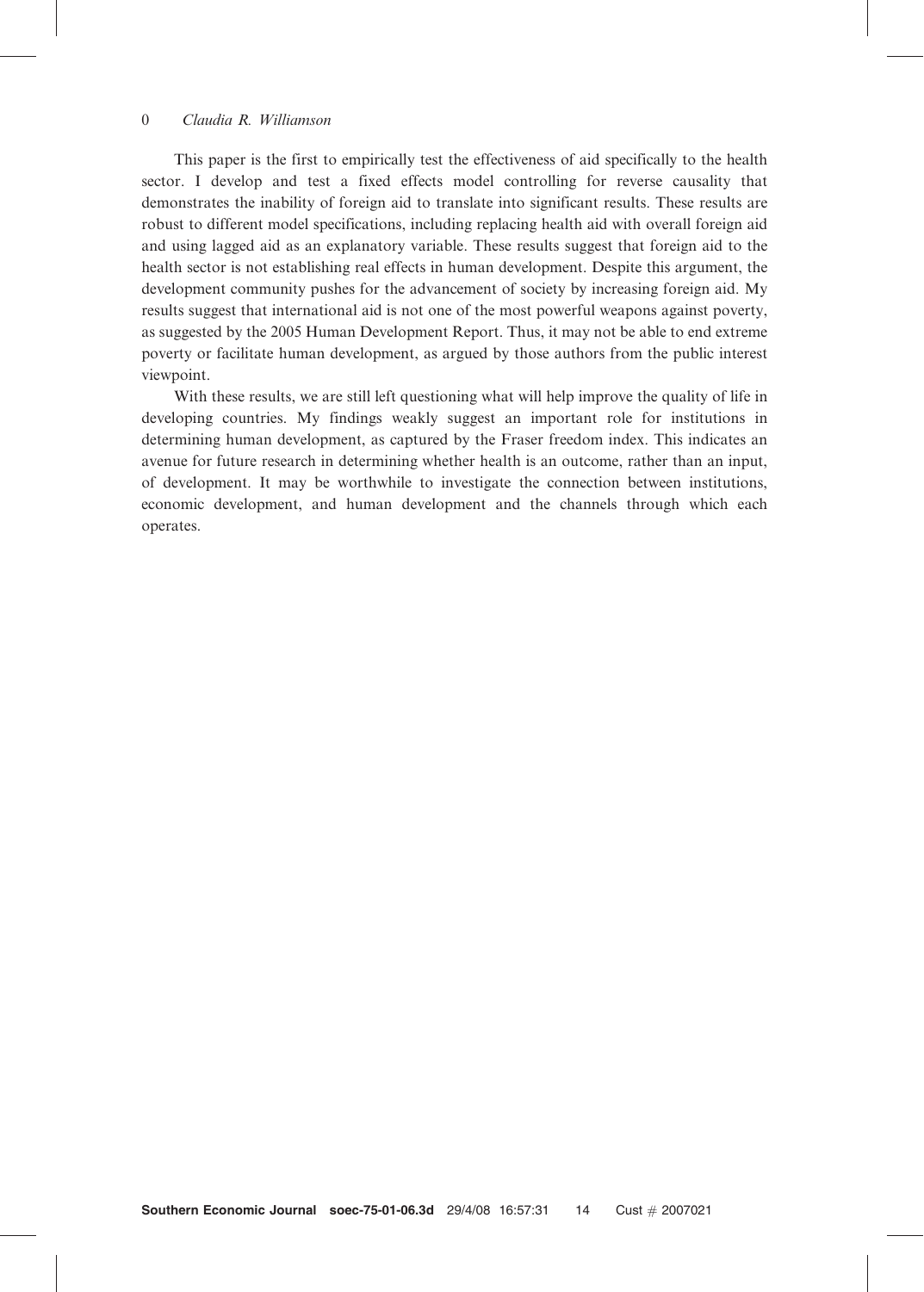|                                                        | $\overline{5}$ | $-0.208***$ (0.067)<br>$-0.210***$ (0.071)<br>272<br>3.84<br>7.48<br>0.53 |                                                                                                                                                                                                                                                                                                                                                                                                                                                                                                                     |
|--------------------------------------------------------|----------------|---------------------------------------------------------------------------|---------------------------------------------------------------------------------------------------------------------------------------------------------------------------------------------------------------------------------------------------------------------------------------------------------------------------------------------------------------------------------------------------------------------------------------------------------------------------------------------------------------------|
|                                                        | $\widehat{t}$  | $-0.246***$ (0.077)<br>$-0.138*(0.081)$<br>207<br>4.24<br>7.04<br>0.57    |                                                                                                                                                                                                                                                                                                                                                                                                                                                                                                                     |
|                                                        | $\odot$        | $-0.184***$ (0.069)<br>$-0.138**$ (0.067)<br>294<br>4.02<br>4.43<br>0.55  |                                                                                                                                                                                                                                                                                                                                                                                                                                                                                                                     |
| Dependent Variable: Health Aid                         | $\widehat{c}$  | $-0.253***$ (0.077)<br>$-0.115(0.080)$<br>212<br>6.85<br>4.22<br>0.56     |                                                                                                                                                                                                                                                                                                                                                                                                                                                                                                                     |
|                                                        | $\widehat{=}$  | $-0.211***$ (0.070)<br>-0.209*** (0.067)<br>272<br>3.90<br>0.53<br>7.81   |                                                                                                                                                                                                                                                                                                                                                                                                                                                                                                                     |
|                                                        |                | Three-period lagged health aid (IV)<br>I'wo-period lagged health aid (IV) | Standard errors are in parentheses. Country and year effects are included in the regressions; column 1 includes GDP as a control variable; column 2 includes the Fraser freedom<br>index as a control variable; column 3 includes the political freedom index as a control variable; column 4 includes GDP and the Fraser freedom index as control variables; column 5<br>includes GDP and the political freedom index as control variables.<br>$*$ Significant at 10%.<br>Significant at 5%.<br>Significant at 1%. |
| Appendix A. First Stage Results for Health Foreign Aid |                | Joint F-statistic<br>$#$ observations<br>R-squared<br>$F$ -statistic      | $\frac{*}{*}$<br>***                                                                                                                                                                                                                                                                                                                                                                                                                                                                                                |

| <b>SPACE CREW</b><br>)<br>I<br>ľ<br>l<br>ļ         |
|----------------------------------------------------|
|                                                    |
| ∶                                                  |
| l<br>ı<br>Ć                                        |
| i<br>S<br>í<br>J<br>l                              |
| $\frac{1}{2}$                                      |
| ֧֧֧֧֧֧֧֪֧֚֚֚֚֚֚֚֚֚֚֚֚֚֚֚֚֚֚֚֚֚֚֚֚֚֚֚֚֡֬֡֡֬֓֓֓֝֬֓֡֬ |
| ֠                                                  |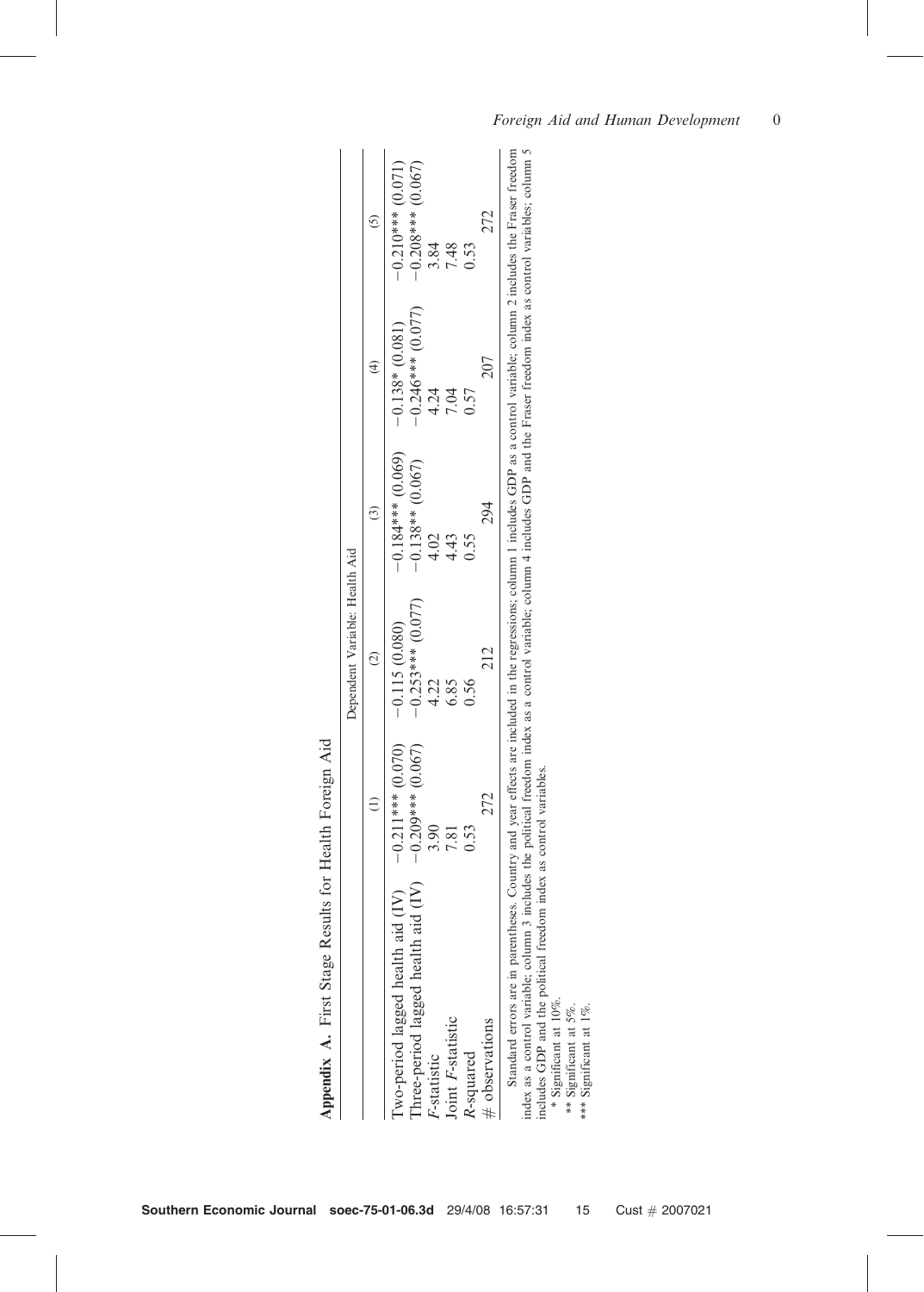|                     |                  |                     |                                        |               |            |                    |               | Fixed Effects with Instrumental Variable Estimation Semireduced Form (3-year averages) |             |                |                  |           |                                |                   |                       |
|---------------------|------------------|---------------------|----------------------------------------|---------------|------------|--------------------|---------------|----------------------------------------------------------------------------------------|-------------|----------------|------------------|-----------|--------------------------------|-------------------|-----------------------|
|                     |                  |                     | Dependent Variable: Life Expectancy    |               |            |                    |               | Dependent Variable: Infant Mortality                                                   |             |                |                  |           | Dependent Variable: Death Rate |                   |                       |
|                     | $\ominus$        | $\widehat{c}$       | $\odot$                                | $\widehat{f}$ | $\odot$    | $\widehat{\Xi}$    | $\widehat{c}$ | $\odot$                                                                                | $\bigoplus$ | $\overline{5}$ | $\ominus$        | $\odot$   | $\odot$                        | $\widehat{f}$     | $\odot$               |
| Health aid (per     |                  | $-0.033 - 0.030$    | <b>CHO</b><br>$\overline{\phantom{0}}$ | $-0.032$      | $-0.034$   | 0.017              | 0.012         | $-0.032$                                                                               | 0.087       | $-0.006$       | 0.100            | 0.132     | 0.122                          | 0.131             | 0.105                 |
| capita)             |                  | $(0.033)$ $(0.035)$ | (37)<br>$\circ$                        | (0.033)       | (0.034)    | (0.235)            | (0.359)       | (0.183)                                                                                | (0.319)     | (0.225)        | (0.106)          | (0.132)   | (0.116)                        | (0.118)           | (0.108)               |
| Three-period lagged | $-0.005 - 0.01$  |                     | 006<br>$\overline{\phantom{0}}$        | $-0.009$      | $-0.005$   | 0.020              | 0.039         | 0.017                                                                                  | 0.049       | 0.015          | 0.004            | 0.013     | 0.005                          | 0.015             | 0.005                 |
| health aid          |                  | $(0.004) - 0.006$   | 005<br>$\overline{\phantom{0}}$        | $-0.006$      | (0.004)    | (0.028)            | (0.053)       | (0.023)                                                                                | (0.049)     | (0.027)        | (0.011)          | (0.018)   | (0.013)                        | (0.018)           | (0.012)               |
| GDP (per capita)    | 0.042            |                     |                                        | $0.007\,$     | 0.047      | $0.351***$         |               |                                                                                        | $-0.331$    |                | $-0.412***0.016$ |           |                                | 0.146             | 0.019                 |
|                     | (0.030)          |                     |                                        | $-0.045$      | (0.034)    | (0.087)            |               |                                                                                        | (0.222)     | (0.086)        | (0.095)          |           |                                | (0.149)           | (0.105)               |
| Fraser freedom      |                  | 0.013               |                                        | $0.016*$      |            |                    | $-0.036$      |                                                                                        | $-0.024$    |                |                  | $-0.040$  |                                | $-0.053*$         |                       |
| index               |                  | (0.009)             |                                        | (0.009)       |            |                    | (0.037)       |                                                                                        | (0.038)     |                |                  | (0.025)   |                                | (0.028)           |                       |
| Political freedom   |                  |                     | .003                                   |               | 0.001      |                    |               | $-0.004$                                                                               |             | $-0.002$       |                  |           | $-0.005$                       |                   | $-0.001$              |
| index               |                  |                     | $-0.005$                               |               | (0.005)    |                    |               | (0.014)                                                                                |             | (0.014)        |                  |           | (0.016)                        |                   | (0.015)               |
| Urban population    |                  | $0.002 - 0.0004$    | $0.001\,$                              | 0.0004        | $0.002\,$  | $0.007$            | 0.012         | 0.009                                                                                  | 0.009       | $0.008\,$      | $-0.005$         | $0.003\,$ | $-0.003$                       | $0.001$           | $-0.004$              |
|                     |                  | $(0.003)$ $(0.003)$ | (003)<br>S.                            | (0.004)       | (0.003)    | $(0.013)$<br>0.004 | (0.012)       | (0.011)                                                                                | (0.010)     | (0.012)        | (0.008)          | (0.010)   | (0.008)                        | (0.010)           | $(0.008)$<br>$-0.005$ |
| Number of           | $0.001\,$        | $0.006\,$           | $\overline{0}$<br>$\circ$              | $0.002\,$     | $0.001\,$  |                    | $-0.042$      | $-0.014$                                                                               | $-0.009$    | 0.010          | $-0.007$         | 0.012     | 0.005                          | $0.004$           |                       |
| physicians          |                  | (0.010) (0.017)     | (0.012)                                | (0.015)       | $(0.011)$  | (0.028)            | (0.065)       | (0.031)                                                                                | (0.045)     | (0.030)        | $(0.027)$        | (0.046)   | (0.030)                        | (0.039)           | (0.028)               |
| Constant            | 3.677            | $4.135***$          | $4.022***$                             | $4.203**$     | $3.643***$ | 5.851***           | 2.542         | $3.879***$                                                                             | 5.176***    | 6.194**        | $2.242**$        | $2.077**$ | $2.345***$                     | 0.345             | $2.208*$              |
|                     |                  | $(0.356)$ $(0.316)$ | (0.287)                                | (0.451)       | (0.385)    | (0.763)            | (1.949)       | (0.828)                                                                                | (1.347)     | (1.040)        | (1.065)          | (0.930)   | (0.765)                        | $(1.557)$<br>0.90 | $(1.161)$<br>0.91     |
| R-squared           | 0.93             | 0.93                | 0.91                                   | 0.93          | 0.93       | 0.98               | 0.98          | 0.98                                                                                   | 0.98        | 0.98           | 0.83             | 0.90      | 0.90                           |                   |                       |
| No. observations    | 457              | 346                 | 474                                    | 340           | 43         | 318                | 239           | 328                                                                                    | 234         | 311            | 453              | 346       | 474                            | 340               | 445                   |
|                     |                  |                     | Dependent Variable: Immunizations-DPT  |               |            |                    |               | Dependent Variable: Immunizations-Measles                                              |             |                |                  |           |                                |                   |                       |
|                     | $\ominus$        | $\odot$             | $\widehat{c}$                          | $\bigoplus$   | $\odot$    | $\bigoplus$        | $\odot$       | $\odot$                                                                                | $\bigoplus$ | <u>ර</u>       |                  |           |                                |                   |                       |
| Health aid (per     |                  | $-7.003 - 4.448$    | $-7.325$                               | $-4.496$      | $-6.235$   | $-0.309$           | 3.303         | $-1.079$                                                                               | 2.706       | 0.817          |                  |           |                                |                   |                       |
| capita)             |                  | $(5.901)$ $(6.013)$ | .204)<br>$\hat{\epsilon}$              | (5.489)       | (5.575)    |                    | (5.298)       | (4.546)                                                                                | (4.856)     | (4.268)        |                  |           |                                |                   |                       |
| Three-period lagged | $-0.010 - 0.815$ |                     | 233<br>ှင                              | $-0.726$      | $-0.032$   | $(4.389)$<br>0.488 | 0.108         | 0.022                                                                                  | 0.479       | 0.561          |                  |           |                                |                   |                       |
| health aid          |                  | $(0.741)$ $(0.880)$ | 741)<br>$\circ$                        | (0.908)       | (0.721)    | (0.609)            | (0.837)       | (0.603)                                                                                | (0.825)     | (0.604)        |                  |           |                                |                   |                       |
| GDP (per capita)    | $-1.167$         |                     |                                        | $-3.281$      | 0.740      | 9.962*             |               |                                                                                        | 10.248      | $13.137***$    |                  |           |                                |                   |                       |
|                     | (5.252)          |                     |                                        | (6.620)       | (5.414)    | (5.799)            |               |                                                                                        | (7.430)     | (5.870)        |                  |           |                                |                   |                       |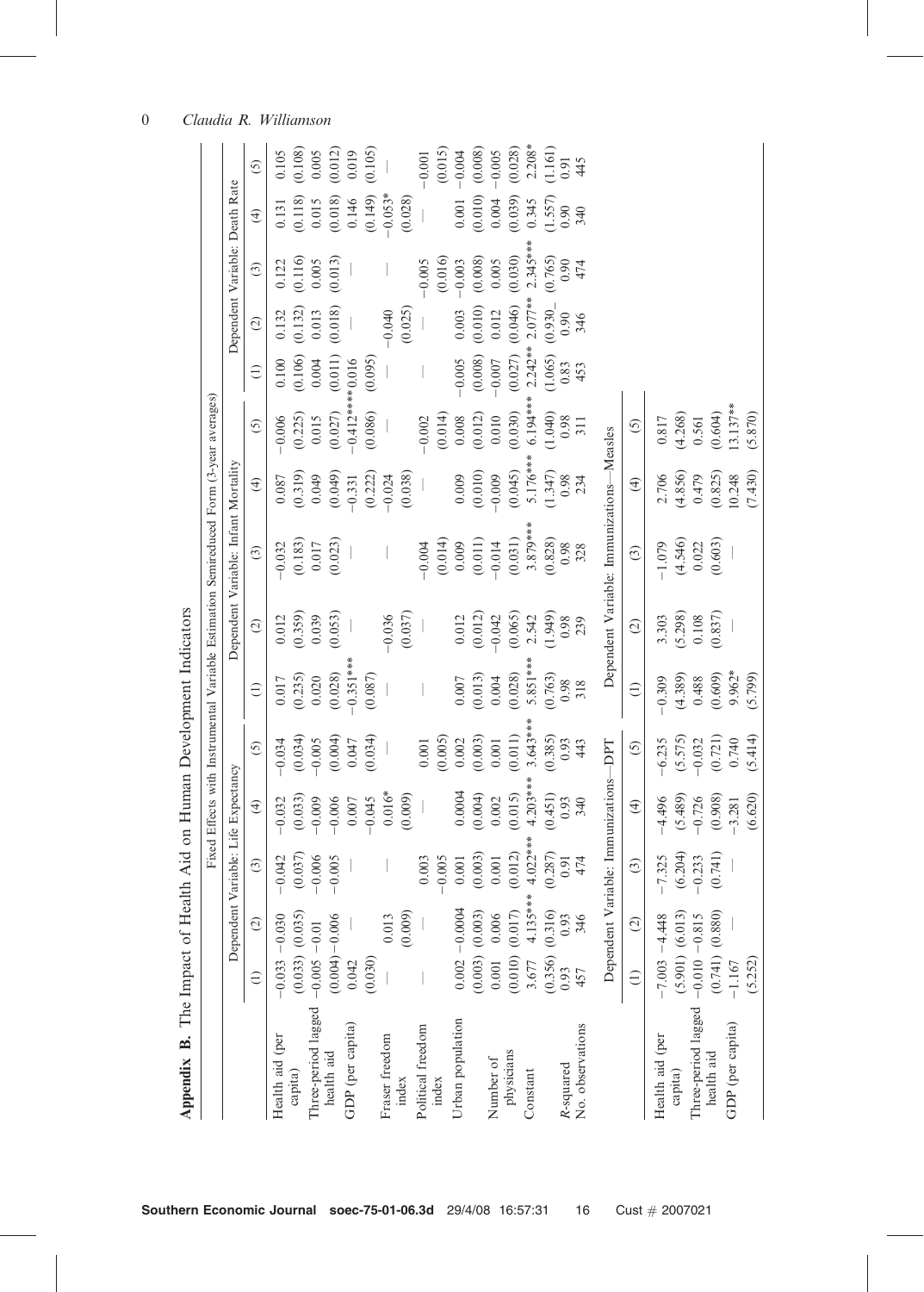| (44.346)                                                      | (36.236)                                                | (63.971)                                | (46.699)                                                               |                                                      |
|---------------------------------------------------------------|---------------------------------------------------------|-----------------------------------------|------------------------------------------------------------------------|------------------------------------------------------|
|                                                               |                                                         |                                         |                                                                        |                                                      |
|                                                               | 0.85                                                    | 0.85                                    | 0.86                                                                   |                                                      |
|                                                               |                                                         |                                         |                                                                        |                                                      |
|                                                               |                                                         |                                         |                                                                        |                                                      |
| (1.380)<br>(0.392)<br>(47.521)<br>1.773<br>$-0.480$<br>11.741 | 20.320***<br>4.917**<br>$-0.730*$<br>(0.440)<br>(2.133) | (1.488)<br>(0.371)<br>$-0.616$<br>1.759 | $3.800*$<br>(1.970)<br>(0.461)<br>$-7.846$<br>$-0.591$<br>$105.153***$ | (1.444)<br>(0.381)<br>$-0.516$<br>$-20.568$<br>1.661 |

| p |
|---|
|   |

Foreign Aid and Human Development 0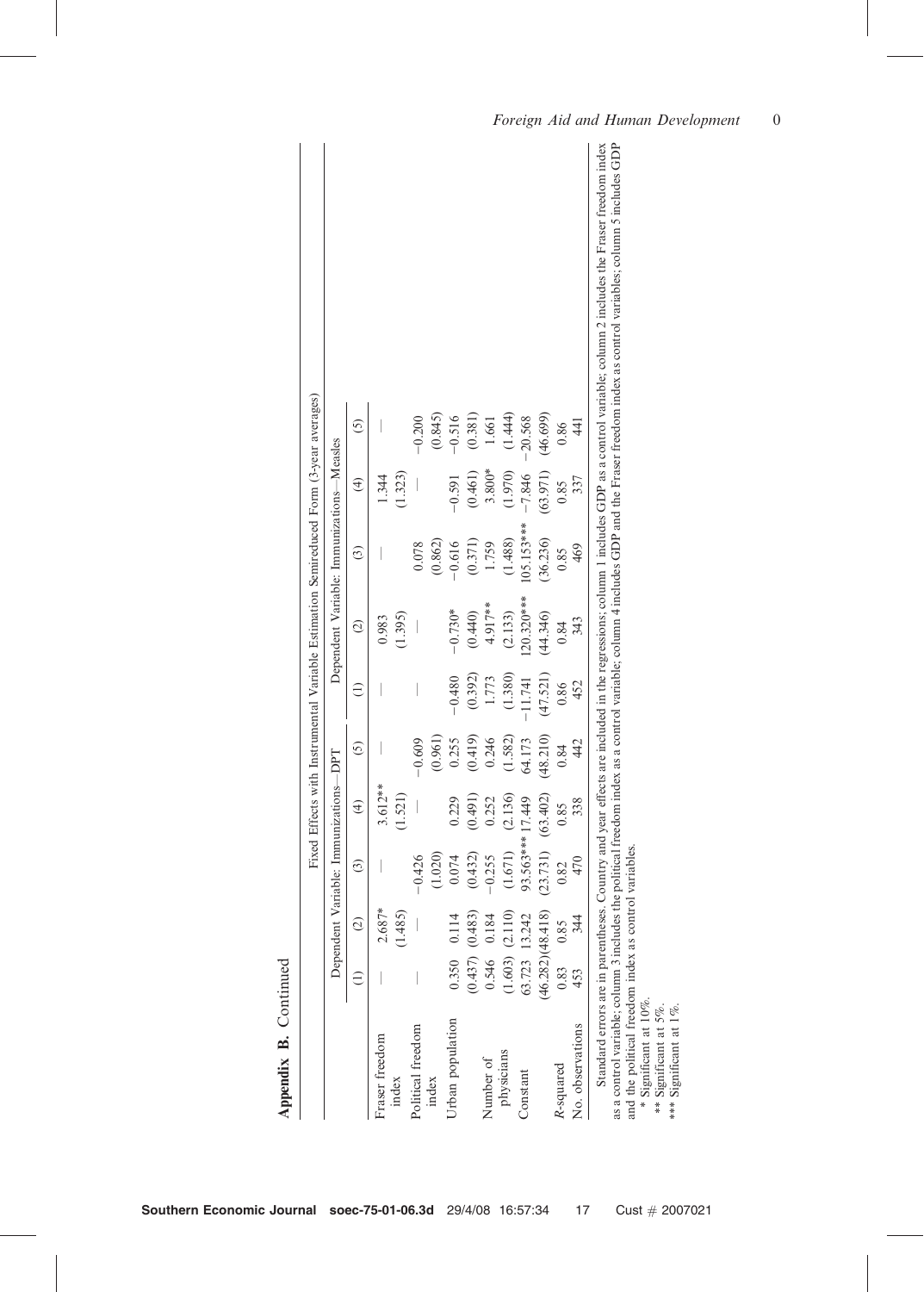| Afghanistan<br>Djibouti<br>Latvia<br><b>Russian Federation</b><br>Albania<br>Dominica<br>Lebanon<br>Rwanda<br>Algeria<br>Dominican Republic<br>Lesotho<br>Samoa<br>American Samoa<br>Ecuador<br>Liberia<br>San Marino<br>Sao Tome and Principe<br>Andorra<br>Egypt, Arab Rep.<br>Libya<br>Liechtenstein<br>El Salvador<br>Saudi Arabia<br>Angola<br>Equatorial Guinea<br>Lithuania<br>Antigua and Barbuda<br>Senegal<br>Argentina<br>Eritrea<br>Luxembourg<br>Serbia and Montenegro<br>Armenia<br>Estonia<br>Macao, China<br>Seychelles<br>Aruba<br>Ethiopia<br>Macedonia, FYR<br>Sierra Leone<br>Australia<br>Faeroe Islands<br>Madagascar<br>Singapore<br>Malawi<br>Slovak Republic<br>Austria<br>Fiji<br>Azerbaijan<br>Finland<br>Slovenia<br>Malaysia<br>Solomon Islands<br>Bahamas, The<br>Maldives<br>France<br>French Polynesia<br>Mali<br>Somalia<br>Bahrain<br>South Africa<br>Bangladesh<br>Gabon<br>Malta<br>Barbados<br>Gambia, The<br>Marshall Islands<br>Spain<br>Mauritania<br>Sri Lanka<br><b>Belarus</b><br>Georgia<br>Germany<br>Mauritius<br>St. Kitts and Nevis<br>Belgium<br><b>Belize</b><br>Ghana<br>St. Lucia<br>Mayotte<br>Greece<br><b>Benin</b><br>Mexico<br>St. Vincent and the Grenadines<br>Greenland<br>Micronesia, Fed. Sts.<br>Sudan<br>Bermuda<br>Grenada<br>Suriname<br>Bhutan<br>Moldova<br><b>Bolivia</b><br>Guam<br>Swaziland<br>Monaco<br>Bosnia and Herzegovina<br>Guatemala<br>Mongolia<br>Sweden<br>Guinea<br>Morocco<br>Switzerland<br><b>Botswana</b><br>Guinea-Bissau<br>Syrian Arab Republic<br><b>Brazil</b><br>Mozambique<br>Brunei<br>Guyana<br>Myanmar<br>Tajikistan<br>Bulgaria<br>Haiti<br>Namibia<br>Tanzania<br>Burkina Faso<br>Honduras<br>Thailand<br>Nepal<br>Burundi<br>Hong Kong, China<br>Netherlands<br>Timor-Leste<br>Netherlands Antilles<br>Cambodia<br>Hungary<br>Togo<br>Iceland<br>New Caledonia<br>Cameroon<br>Tonga<br>India<br>New Zealand<br>Trinidad and Tobago<br>Canada<br>Indonesia<br>Cape Verde<br>Nicaragua<br>Tunisia<br>Iran, Islamic Rep.<br>Niger<br>Turkey<br>Cayman Islands<br>Turkmenistan<br>Central African Republic<br>Nigeria<br>Iraq |
|--------------------------------------------------------------------------------------------------------------------------------------------------------------------------------------------------------------------------------------------------------------------------------------------------------------------------------------------------------------------------------------------------------------------------------------------------------------------------------------------------------------------------------------------------------------------------------------------------------------------------------------------------------------------------------------------------------------------------------------------------------------------------------------------------------------------------------------------------------------------------------------------------------------------------------------------------------------------------------------------------------------------------------------------------------------------------------------------------------------------------------------------------------------------------------------------------------------------------------------------------------------------------------------------------------------------------------------------------------------------------------------------------------------------------------------------------------------------------------------------------------------------------------------------------------------------------------------------------------------------------------------------------------------------------------------------------------------------------------------------------------------------------------------------------------------------------------------------------------------------------------------------------------------------------------------------------------------------------------------------------------------------------------------------------------------------------------------------------------------------------------|
|                                                                                                                                                                                                                                                                                                                                                                                                                                                                                                                                                                                                                                                                                                                                                                                                                                                                                                                                                                                                                                                                                                                                                                                                                                                                                                                                                                                                                                                                                                                                                                                                                                                                                                                                                                                                                                                                                                                                                                                                                                                                                                                                |
|                                                                                                                                                                                                                                                                                                                                                                                                                                                                                                                                                                                                                                                                                                                                                                                                                                                                                                                                                                                                                                                                                                                                                                                                                                                                                                                                                                                                                                                                                                                                                                                                                                                                                                                                                                                                                                                                                                                                                                                                                                                                                                                                |
|                                                                                                                                                                                                                                                                                                                                                                                                                                                                                                                                                                                                                                                                                                                                                                                                                                                                                                                                                                                                                                                                                                                                                                                                                                                                                                                                                                                                                                                                                                                                                                                                                                                                                                                                                                                                                                                                                                                                                                                                                                                                                                                                |
|                                                                                                                                                                                                                                                                                                                                                                                                                                                                                                                                                                                                                                                                                                                                                                                                                                                                                                                                                                                                                                                                                                                                                                                                                                                                                                                                                                                                                                                                                                                                                                                                                                                                                                                                                                                                                                                                                                                                                                                                                                                                                                                                |
|                                                                                                                                                                                                                                                                                                                                                                                                                                                                                                                                                                                                                                                                                                                                                                                                                                                                                                                                                                                                                                                                                                                                                                                                                                                                                                                                                                                                                                                                                                                                                                                                                                                                                                                                                                                                                                                                                                                                                                                                                                                                                                                                |
|                                                                                                                                                                                                                                                                                                                                                                                                                                                                                                                                                                                                                                                                                                                                                                                                                                                                                                                                                                                                                                                                                                                                                                                                                                                                                                                                                                                                                                                                                                                                                                                                                                                                                                                                                                                                                                                                                                                                                                                                                                                                                                                                |
|                                                                                                                                                                                                                                                                                                                                                                                                                                                                                                                                                                                                                                                                                                                                                                                                                                                                                                                                                                                                                                                                                                                                                                                                                                                                                                                                                                                                                                                                                                                                                                                                                                                                                                                                                                                                                                                                                                                                                                                                                                                                                                                                |
|                                                                                                                                                                                                                                                                                                                                                                                                                                                                                                                                                                                                                                                                                                                                                                                                                                                                                                                                                                                                                                                                                                                                                                                                                                                                                                                                                                                                                                                                                                                                                                                                                                                                                                                                                                                                                                                                                                                                                                                                                                                                                                                                |
|                                                                                                                                                                                                                                                                                                                                                                                                                                                                                                                                                                                                                                                                                                                                                                                                                                                                                                                                                                                                                                                                                                                                                                                                                                                                                                                                                                                                                                                                                                                                                                                                                                                                                                                                                                                                                                                                                                                                                                                                                                                                                                                                |
|                                                                                                                                                                                                                                                                                                                                                                                                                                                                                                                                                                                                                                                                                                                                                                                                                                                                                                                                                                                                                                                                                                                                                                                                                                                                                                                                                                                                                                                                                                                                                                                                                                                                                                                                                                                                                                                                                                                                                                                                                                                                                                                                |
|                                                                                                                                                                                                                                                                                                                                                                                                                                                                                                                                                                                                                                                                                                                                                                                                                                                                                                                                                                                                                                                                                                                                                                                                                                                                                                                                                                                                                                                                                                                                                                                                                                                                                                                                                                                                                                                                                                                                                                                                                                                                                                                                |
|                                                                                                                                                                                                                                                                                                                                                                                                                                                                                                                                                                                                                                                                                                                                                                                                                                                                                                                                                                                                                                                                                                                                                                                                                                                                                                                                                                                                                                                                                                                                                                                                                                                                                                                                                                                                                                                                                                                                                                                                                                                                                                                                |
|                                                                                                                                                                                                                                                                                                                                                                                                                                                                                                                                                                                                                                                                                                                                                                                                                                                                                                                                                                                                                                                                                                                                                                                                                                                                                                                                                                                                                                                                                                                                                                                                                                                                                                                                                                                                                                                                                                                                                                                                                                                                                                                                |
|                                                                                                                                                                                                                                                                                                                                                                                                                                                                                                                                                                                                                                                                                                                                                                                                                                                                                                                                                                                                                                                                                                                                                                                                                                                                                                                                                                                                                                                                                                                                                                                                                                                                                                                                                                                                                                                                                                                                                                                                                                                                                                                                |
|                                                                                                                                                                                                                                                                                                                                                                                                                                                                                                                                                                                                                                                                                                                                                                                                                                                                                                                                                                                                                                                                                                                                                                                                                                                                                                                                                                                                                                                                                                                                                                                                                                                                                                                                                                                                                                                                                                                                                                                                                                                                                                                                |
|                                                                                                                                                                                                                                                                                                                                                                                                                                                                                                                                                                                                                                                                                                                                                                                                                                                                                                                                                                                                                                                                                                                                                                                                                                                                                                                                                                                                                                                                                                                                                                                                                                                                                                                                                                                                                                                                                                                                                                                                                                                                                                                                |
|                                                                                                                                                                                                                                                                                                                                                                                                                                                                                                                                                                                                                                                                                                                                                                                                                                                                                                                                                                                                                                                                                                                                                                                                                                                                                                                                                                                                                                                                                                                                                                                                                                                                                                                                                                                                                                                                                                                                                                                                                                                                                                                                |
|                                                                                                                                                                                                                                                                                                                                                                                                                                                                                                                                                                                                                                                                                                                                                                                                                                                                                                                                                                                                                                                                                                                                                                                                                                                                                                                                                                                                                                                                                                                                                                                                                                                                                                                                                                                                                                                                                                                                                                                                                                                                                                                                |
|                                                                                                                                                                                                                                                                                                                                                                                                                                                                                                                                                                                                                                                                                                                                                                                                                                                                                                                                                                                                                                                                                                                                                                                                                                                                                                                                                                                                                                                                                                                                                                                                                                                                                                                                                                                                                                                                                                                                                                                                                                                                                                                                |
|                                                                                                                                                                                                                                                                                                                                                                                                                                                                                                                                                                                                                                                                                                                                                                                                                                                                                                                                                                                                                                                                                                                                                                                                                                                                                                                                                                                                                                                                                                                                                                                                                                                                                                                                                                                                                                                                                                                                                                                                                                                                                                                                |
|                                                                                                                                                                                                                                                                                                                                                                                                                                                                                                                                                                                                                                                                                                                                                                                                                                                                                                                                                                                                                                                                                                                                                                                                                                                                                                                                                                                                                                                                                                                                                                                                                                                                                                                                                                                                                                                                                                                                                                                                                                                                                                                                |
|                                                                                                                                                                                                                                                                                                                                                                                                                                                                                                                                                                                                                                                                                                                                                                                                                                                                                                                                                                                                                                                                                                                                                                                                                                                                                                                                                                                                                                                                                                                                                                                                                                                                                                                                                                                                                                                                                                                                                                                                                                                                                                                                |
|                                                                                                                                                                                                                                                                                                                                                                                                                                                                                                                                                                                                                                                                                                                                                                                                                                                                                                                                                                                                                                                                                                                                                                                                                                                                                                                                                                                                                                                                                                                                                                                                                                                                                                                                                                                                                                                                                                                                                                                                                                                                                                                                |
|                                                                                                                                                                                                                                                                                                                                                                                                                                                                                                                                                                                                                                                                                                                                                                                                                                                                                                                                                                                                                                                                                                                                                                                                                                                                                                                                                                                                                                                                                                                                                                                                                                                                                                                                                                                                                                                                                                                                                                                                                                                                                                                                |
|                                                                                                                                                                                                                                                                                                                                                                                                                                                                                                                                                                                                                                                                                                                                                                                                                                                                                                                                                                                                                                                                                                                                                                                                                                                                                                                                                                                                                                                                                                                                                                                                                                                                                                                                                                                                                                                                                                                                                                                                                                                                                                                                |
|                                                                                                                                                                                                                                                                                                                                                                                                                                                                                                                                                                                                                                                                                                                                                                                                                                                                                                                                                                                                                                                                                                                                                                                                                                                                                                                                                                                                                                                                                                                                                                                                                                                                                                                                                                                                                                                                                                                                                                                                                                                                                                                                |
|                                                                                                                                                                                                                                                                                                                                                                                                                                                                                                                                                                                                                                                                                                                                                                                                                                                                                                                                                                                                                                                                                                                                                                                                                                                                                                                                                                                                                                                                                                                                                                                                                                                                                                                                                                                                                                                                                                                                                                                                                                                                                                                                |
|                                                                                                                                                                                                                                                                                                                                                                                                                                                                                                                                                                                                                                                                                                                                                                                                                                                                                                                                                                                                                                                                                                                                                                                                                                                                                                                                                                                                                                                                                                                                                                                                                                                                                                                                                                                                                                                                                                                                                                                                                                                                                                                                |
|                                                                                                                                                                                                                                                                                                                                                                                                                                                                                                                                                                                                                                                                                                                                                                                                                                                                                                                                                                                                                                                                                                                                                                                                                                                                                                                                                                                                                                                                                                                                                                                                                                                                                                                                                                                                                                                                                                                                                                                                                                                                                                                                |
|                                                                                                                                                                                                                                                                                                                                                                                                                                                                                                                                                                                                                                                                                                                                                                                                                                                                                                                                                                                                                                                                                                                                                                                                                                                                                                                                                                                                                                                                                                                                                                                                                                                                                                                                                                                                                                                                                                                                                                                                                                                                                                                                |
|                                                                                                                                                                                                                                                                                                                                                                                                                                                                                                                                                                                                                                                                                                                                                                                                                                                                                                                                                                                                                                                                                                                                                                                                                                                                                                                                                                                                                                                                                                                                                                                                                                                                                                                                                                                                                                                                                                                                                                                                                                                                                                                                |
|                                                                                                                                                                                                                                                                                                                                                                                                                                                                                                                                                                                                                                                                                                                                                                                                                                                                                                                                                                                                                                                                                                                                                                                                                                                                                                                                                                                                                                                                                                                                                                                                                                                                                                                                                                                                                                                                                                                                                                                                                                                                                                                                |
|                                                                                                                                                                                                                                                                                                                                                                                                                                                                                                                                                                                                                                                                                                                                                                                                                                                                                                                                                                                                                                                                                                                                                                                                                                                                                                                                                                                                                                                                                                                                                                                                                                                                                                                                                                                                                                                                                                                                                                                                                                                                                                                                |
|                                                                                                                                                                                                                                                                                                                                                                                                                                                                                                                                                                                                                                                                                                                                                                                                                                                                                                                                                                                                                                                                                                                                                                                                                                                                                                                                                                                                                                                                                                                                                                                                                                                                                                                                                                                                                                                                                                                                                                                                                                                                                                                                |
|                                                                                                                                                                                                                                                                                                                                                                                                                                                                                                                                                                                                                                                                                                                                                                                                                                                                                                                                                                                                                                                                                                                                                                                                                                                                                                                                                                                                                                                                                                                                                                                                                                                                                                                                                                                                                                                                                                                                                                                                                                                                                                                                |
|                                                                                                                                                                                                                                                                                                                                                                                                                                                                                                                                                                                                                                                                                                                                                                                                                                                                                                                                                                                                                                                                                                                                                                                                                                                                                                                                                                                                                                                                                                                                                                                                                                                                                                                                                                                                                                                                                                                                                                                                                                                                                                                                |
|                                                                                                                                                                                                                                                                                                                                                                                                                                                                                                                                                                                                                                                                                                                                                                                                                                                                                                                                                                                                                                                                                                                                                                                                                                                                                                                                                                                                                                                                                                                                                                                                                                                                                                                                                                                                                                                                                                                                                                                                                                                                                                                                |
| Northern Mariana Islands Uganda<br>Ireland<br>Chad                                                                                                                                                                                                                                                                                                                                                                                                                                                                                                                                                                                                                                                                                                                                                                                                                                                                                                                                                                                                                                                                                                                                                                                                                                                                                                                                                                                                                                                                                                                                                                                                                                                                                                                                                                                                                                                                                                                                                                                                                                                                             |
| Channel Islands<br>Isle of Man<br>Norway<br>Ukraine                                                                                                                                                                                                                                                                                                                                                                                                                                                                                                                                                                                                                                                                                                                                                                                                                                                                                                                                                                                                                                                                                                                                                                                                                                                                                                                                                                                                                                                                                                                                                                                                                                                                                                                                                                                                                                                                                                                                                                                                                                                                            |
| Chile<br>United Arab Emirates<br>Israel<br>Oman                                                                                                                                                                                                                                                                                                                                                                                                                                                                                                                                                                                                                                                                                                                                                                                                                                                                                                                                                                                                                                                                                                                                                                                                                                                                                                                                                                                                                                                                                                                                                                                                                                                                                                                                                                                                                                                                                                                                                                                                                                                                                |
| China<br>Pakistan<br>United Kingdom<br>Italy                                                                                                                                                                                                                                                                                                                                                                                                                                                                                                                                                                                                                                                                                                                                                                                                                                                                                                                                                                                                                                                                                                                                                                                                                                                                                                                                                                                                                                                                                                                                                                                                                                                                                                                                                                                                                                                                                                                                                                                                                                                                                   |
| Colombia<br>Palau<br><b>United States</b><br>Jamaica                                                                                                                                                                                                                                                                                                                                                                                                                                                                                                                                                                                                                                                                                                                                                                                                                                                                                                                                                                                                                                                                                                                                                                                                                                                                                                                                                                                                                                                                                                                                                                                                                                                                                                                                                                                                                                                                                                                                                                                                                                                                           |
| Comoros<br>Panama<br>Japan<br>Uruguay                                                                                                                                                                                                                                                                                                                                                                                                                                                                                                                                                                                                                                                                                                                                                                                                                                                                                                                                                                                                                                                                                                                                                                                                                                                                                                                                                                                                                                                                                                                                                                                                                                                                                                                                                                                                                                                                                                                                                                                                                                                                                          |
| Papua New Guinea<br>Congo, Dem. Rep.<br>Jordan<br>Uzbekistan                                                                                                                                                                                                                                                                                                                                                                                                                                                                                                                                                                                                                                                                                                                                                                                                                                                                                                                                                                                                                                                                                                                                                                                                                                                                                                                                                                                                                                                                                                                                                                                                                                                                                                                                                                                                                                                                                                                                                                                                                                                                   |
| Congo, Rep.<br>Kazakhstan<br>Vanuatu<br>Paraguay                                                                                                                                                                                                                                                                                                                                                                                                                                                                                                                                                                                                                                                                                                                                                                                                                                                                                                                                                                                                                                                                                                                                                                                                                                                                                                                                                                                                                                                                                                                                                                                                                                                                                                                                                                                                                                                                                                                                                                                                                                                                               |
| Costa Rica<br>Venezuela, RB<br>Kenya<br>Peru                                                                                                                                                                                                                                                                                                                                                                                                                                                                                                                                                                                                                                                                                                                                                                                                                                                                                                                                                                                                                                                                                                                                                                                                                                                                                                                                                                                                                                                                                                                                                                                                                                                                                                                                                                                                                                                                                                                                                                                                                                                                                   |
| Cote d'Ivoire<br>Philippines<br>Vietnam<br>Kiribati                                                                                                                                                                                                                                                                                                                                                                                                                                                                                                                                                                                                                                                                                                                                                                                                                                                                                                                                                                                                                                                                                                                                                                                                                                                                                                                                                                                                                                                                                                                                                                                                                                                                                                                                                                                                                                                                                                                                                                                                                                                                            |
| Croatia<br>Korea, Dem. Rep.<br>Virgin Islands (U.S.)<br>Poland                                                                                                                                                                                                                                                                                                                                                                                                                                                                                                                                                                                                                                                                                                                                                                                                                                                                                                                                                                                                                                                                                                                                                                                                                                                                                                                                                                                                                                                                                                                                                                                                                                                                                                                                                                                                                                                                                                                                                                                                                                                                 |
| West Bank and Gaza<br>Cuba<br>Korea, Rep.<br>Portugal                                                                                                                                                                                                                                                                                                                                                                                                                                                                                                                                                                                                                                                                                                                                                                                                                                                                                                                                                                                                                                                                                                                                                                                                                                                                                                                                                                                                                                                                                                                                                                                                                                                                                                                                                                                                                                                                                                                                                                                                                                                                          |
| Cyprus<br>Kuwait<br>Puerto Rico<br>Yemen, Rep.                                                                                                                                                                                                                                                                                                                                                                                                                                                                                                                                                                                                                                                                                                                                                                                                                                                                                                                                                                                                                                                                                                                                                                                                                                                                                                                                                                                                                                                                                                                                                                                                                                                                                                                                                                                                                                                                                                                                                                                                                                                                                 |
| Czech Republic<br>Kyrgyz Republic<br>Zambia<br>Oatar                                                                                                                                                                                                                                                                                                                                                                                                                                                                                                                                                                                                                                                                                                                                                                                                                                                                                                                                                                                                                                                                                                                                                                                                                                                                                                                                                                                                                                                                                                                                                                                                                                                                                                                                                                                                                                                                                                                                                                                                                                                                           |
| Lao PDR<br>Zimbabwe<br>Denmark<br>Romania                                                                                                                                                                                                                                                                                                                                                                                                                                                                                                                                                                                                                                                                                                                                                                                                                                                                                                                                                                                                                                                                                                                                                                                                                                                                                                                                                                                                                                                                                                                                                                                                                                                                                                                                                                                                                                                                                                                                                                                                                                                                                      |

# Appendix C. List of Countries in Analysis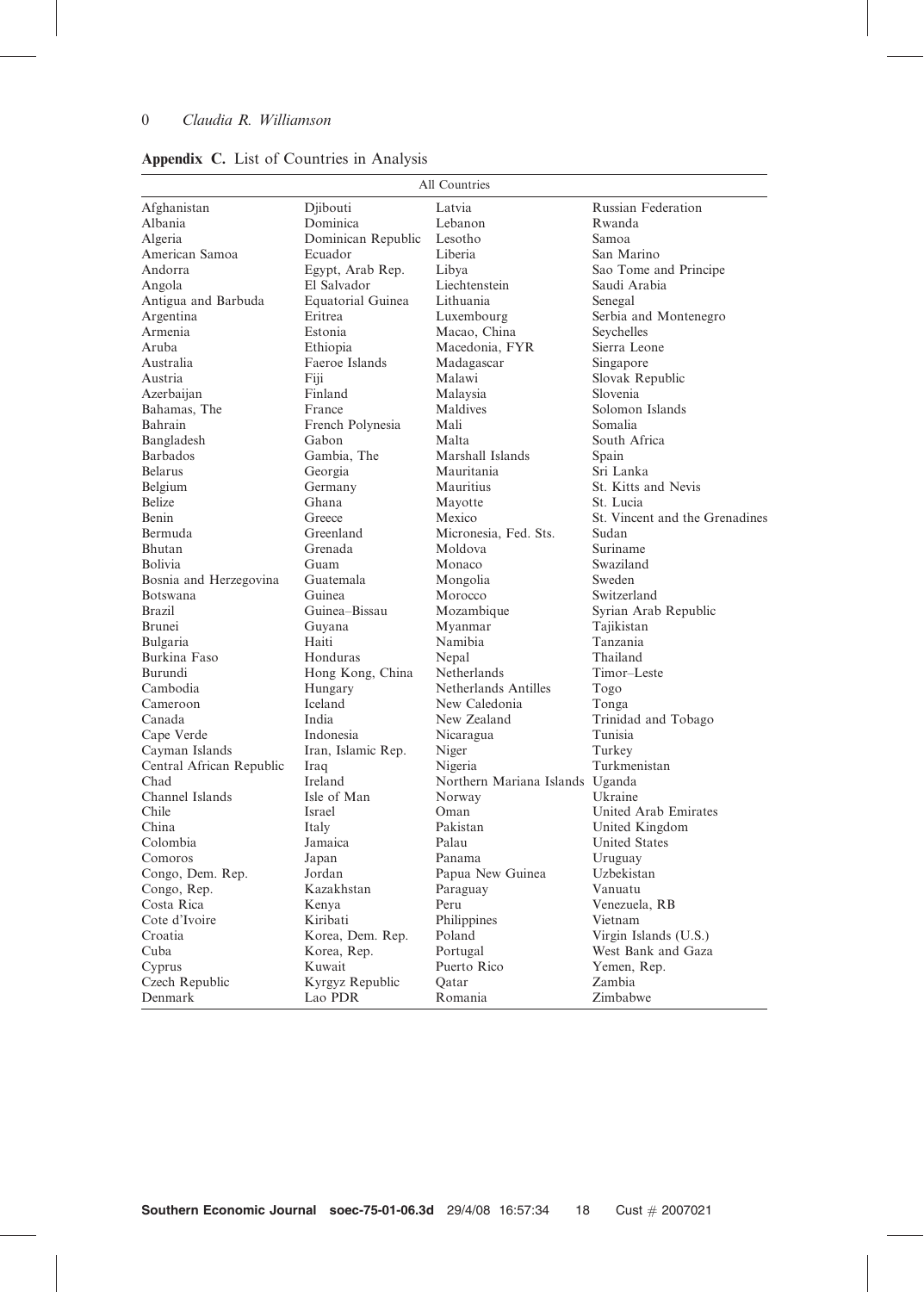| Variable                     | Source                        |
|------------------------------|-------------------------------|
| Health foreign aid           | Credit Reporting System, OECD |
| Foreign aid to health sector | World Bank 2006               |
| GDP per capita               | World Bank 2006               |
| Infant mortality             | World Bank 2006               |
| Death rate                   | World Bank 2006               |
| Life expectancy              | World Bank 2006               |
| Immunizations-DPT            | World Bank 2006               |
| Immunizations—measles        | World Bank 2006               |
| Percent urban population     | World Bank 2006               |
| Number of physicians         | World Bank 2006               |
| Private health expenditures  | World Bank 2006               |
| HIV prevalence               | World Bank 2006               |
| Political freedom index      | Freedom House Organization    |
| Fraser freedom index         | Fraser Institute              |

#### Appendix D. Data Sources

### References

Acemoglu, Daron, and Simon Johnson. 2005. Unbundling institutions. Journal of Political Economy 113:949–95.

- Acemoglu, Daron, Simon Johnson, and James A. Robinson. 2001. The colonial origins of comparative development: An empirical investigation. The American Economic Review 91:1369–1401.
- Acemoglu, Daron, Simon Johnson, and James A. Robinson. 2002. Reversal of fortune: Geography and institutions in the making of the modern world income distribution. The Quarterly Journal of Economics 117:1231–94.
- Bauer, Peter. 2000. From subsistence to exchange. Princeton, NJ: Princeton University Press.
- Boone, Peter. 1996. Politics and the effectiveness of foreign aid. European Economic Review 40:289–329.
- Brautigam, Deborah, and Stephen Knack. 2004. Foreign aid, institutions and governance in sub-Saharan Africa. Economic Development and Cultural Change 52:255–86.

Brumm, Harold J. 2003. Aid, policies and growth: Bauer was right. Cato Journal 23:167–74.

- Burnside, Craig, and David Dollar. 2000. Aid, policies and growth. American Economic Review 90:847–68.
- Djankov, Simeon, Jose G. Montalvo, and Marta Reynal-Querol. 2005. The curse of aid. Washington, DC: The World Bank.
- Easterly, William. 2001. The elusive quest for growth. Cambridge, MA: MIT Press.
- Economides, George, Sarantis C. Kalyvitis, and Apostolis Philippopoulos. 2004. Do foreign aid transfers distort incentives and hurt growth? Theory and evidence from 75 aid-recipient countries. CESifo Working Paper Series No. 1156
- Filmer, Deon, Jeffrey S. Hammer, and Leon H. Pritchett. 2000. Weak links in the chain: A diagnosis of health policy in poor countries. World Bank Research Observer 15:199–224.
- Filmer, Deon, Jeffrey S. Hammer, and Leon H. Pritchett. 2002. Weak links in the chain II: A prescription for health policy in poor countries. World Bank Research Observer 17:47–66.
- Filmer, Deon, and Leon H. Pritchett. 1999. The impact of public spending on health: Does money matter? Social Science and Medicine 49:1309–23.
- Freedom House. 2007. Freedom in the world history rankings. Washington, DC: World Bank.
- Frey, Bruno, and Frederich Schneider. 1986. Competing models of international lending activity. Journal of Development Economics 20:225–45.
- Gomanee, Karuna, Sourafel Girma, and Oliver Morrissey. 2005. Aid public spending and human welfare: Evidence from quantile regressions. Journal of International Development 17:299–309.
- Gwartney, James G., and Robert A. Lawson. 2005. Economic freedom of the world: 2005 annual report. Vancouver: The Fraser Institute.
- Gwartney, James G., Robert A. Lawson, and Randall G. Holcombe. 1999. Economic freedom and the environment for economic growth. Journal of Institutional and Theoretical Economics 155:1–21.
- Hartford, Tim, and Michael Klein. 2005. Aid and the resource curse. The World Bank Group No. 291.
- Heckelman, Jac, and Stephen Knack. 2005. Foreign aid and market-liberalizing reform. World Bank Policy Research Working Paper No. 3557.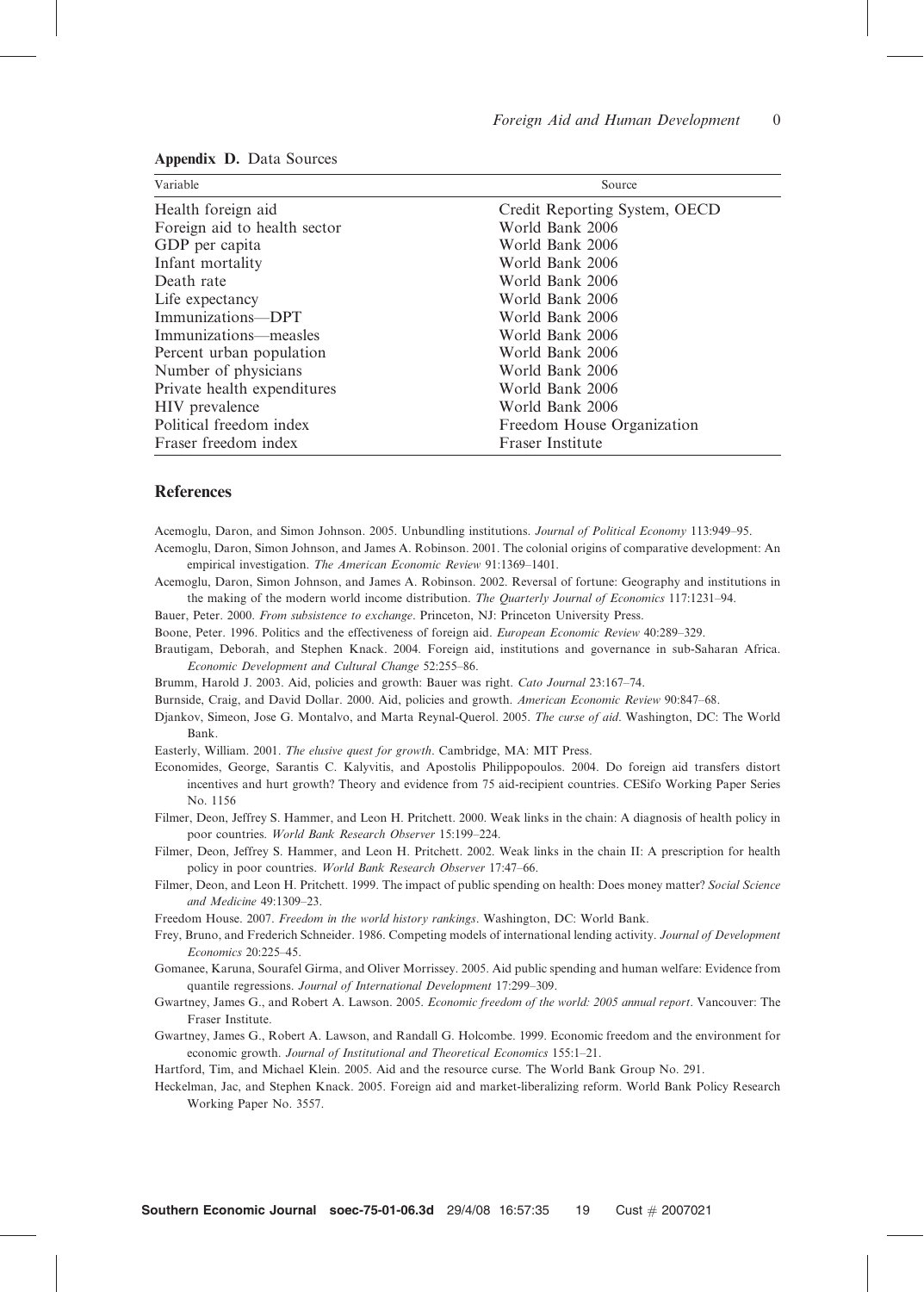- Knack, Stephen. 2001. Aid dependence and the quality of governance: A cross country empirical analysis. Southern Economic Journal 68:310–29.
- Mosley, Paul. 1985a. The political economy of foreign aid: A model of the market for a public good. Economic Development and Cultural Change 33:373–93.
- Mosley, Paul. 1985b. Towards a predictive model of overseas aid expenditures. Scottish Journal of Political Economy 32:1–19.
- Organisation for Economic Co-operation and Development (OECD). 2007. Credit reporting system. International Development Statistics.

Ovaska, Tomi. 2003. The failure of development aid. Cato Journal 23:175–88.

Sachs, Jeffery D. 2005. The end of poverty. New York: The Penguin Press.

Sen, Amartya. 1999. Development as freedom. New York: Anchor Books.

Svensson, Jacob. 1999. Aid growth, and democracy. Economics & Politics 11:275–97.

- Trumbull, William N., and Howard J. Wall. 1994. Estimating aid-allocation criteria with panel data. Economic Journal 104:876–82.
- United Nations Development Programme. 2005. Aid for the 21st century. Human development report. New York: Oxford University Press.

World Bank. 2006. World development indicators. Washington, DC: World Bank.